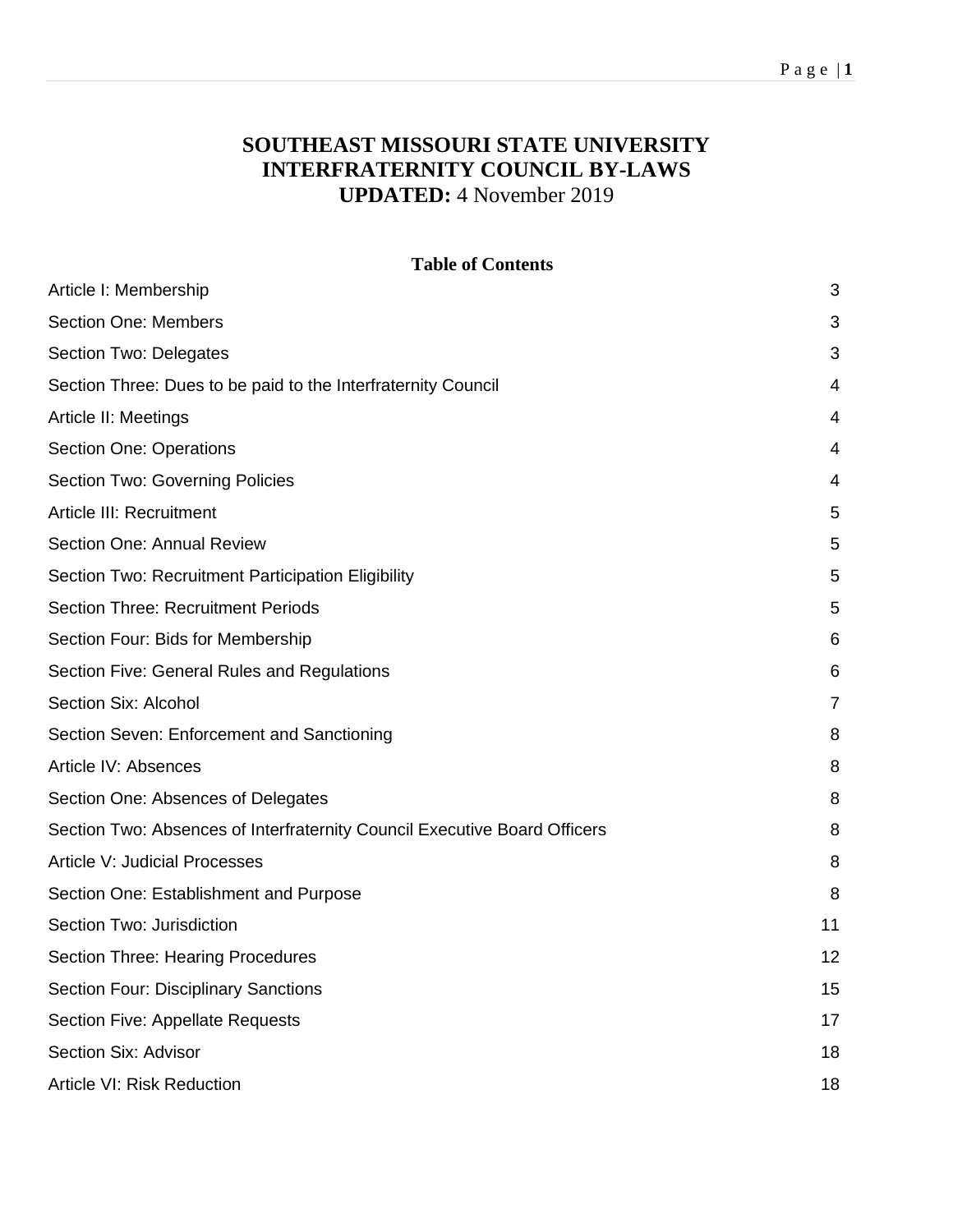| Section One: General Rules                        | 19 |
|---------------------------------------------------|----|
| Article VII: Internet Presence Policy             | 19 |
| Section One: Upkeep of Online Content             | 19 |
| <b>Section Two: Reinstating Online Content</b>    | 19 |
| Section Three: Improper Online Content            | 19 |
| Article VIII: Philanthropy Guidelines             | 20 |
| Section One: Application for Philanthropic Events | 20 |
| Section Two: Regulations for Philanthropic Events | 20 |
| Article IX: Expansion/Re-Colonization             | 21 |
| Section One: Purpose                              | 21 |
| Section Two: Policy                               | 21 |
| Article X: Elections of New Officers              | 23 |
| <b>Section One: General Procedures</b>            | 23 |
| Article XI: Scholarship Policy                    | 25 |
| Section One: Purpose                              | 25 |
| Section Two: Requirements                         | 25 |
| Section Three: Academic Restriction               | 26 |
| Section Four: Academic Probation                  | 26 |
| Section Five: Appeals                             | 26 |
| <b>Section Six: Boundaries</b>                    | 26 |
| Section Seven: Vice President of Education        | 26 |
| Section Eight: Registration of Social Events      | 26 |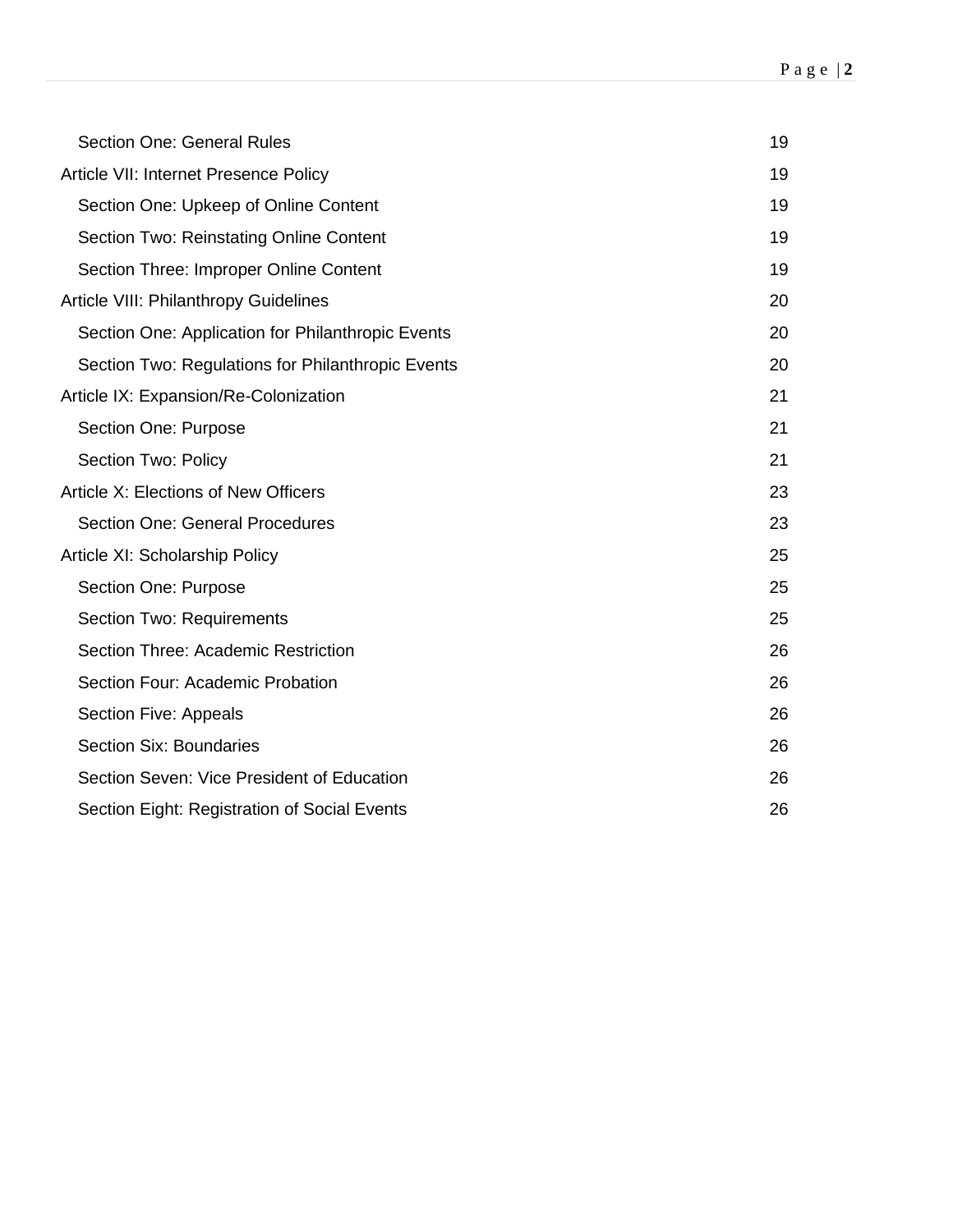# <span id="page-2-0"></span>**Article I: Membership**

#### <span id="page-2-1"></span>**Section One: Members**

Membership of the Interfraternity Council shall consist of the following social fraternities at Southeast Missouri State University:

- a) Delta Chi
- b) Lambda Chi Alpha
- c) Phi Delta Theta
- d) Pi Kappa Alpha
- e) Sigma Chi
- f) Sigma Phi Epsilon
- g) Sigma Nu
- h) Sigma Tau Gamma
- i) Theta Xi
- j) Tau Kappa Epsilon

## <span id="page-2-2"></span>**Section Two: Delegates**

A representative (delegate) of each organization identified in **Article I.1**, shall comprise the voting membership of the Interfraternity Council.

- a) Current member chapter Presidents shall serve as the Interfraternity Council delegate for their respective chapter. The President of each organization may temporarily appoint a substitute from his fraternity to operate as a proxy in the event that he is unable to exercise his voting rights due to absence, but the proxy must be the second-highest, or any member of the executive board.
- b) Each organization, and thereby each delegate, shall have one (1) vote in official meetings of the Interfraternity Council.
- c) Any item of business to be proposed at a given council meeting must be submitted in writing to the Executive Committee no later than 48 hours before the meeting
- d) In order for any voting business to be conducted in any Interfraternity Council meeting, a quorum, constituted of fifty percent (50%) of the total membership, must be present.
- e) All regular business items shall be approved or disapproved by a majority vote of a quorum, unless the Interfraternity Council Constitution or other by-laws specify otherwise.
- f) Abstaining to vote on any measure will not alter the majority threshold. A majority will still be based on the total number of members present, be it a full body, or a simple quorum.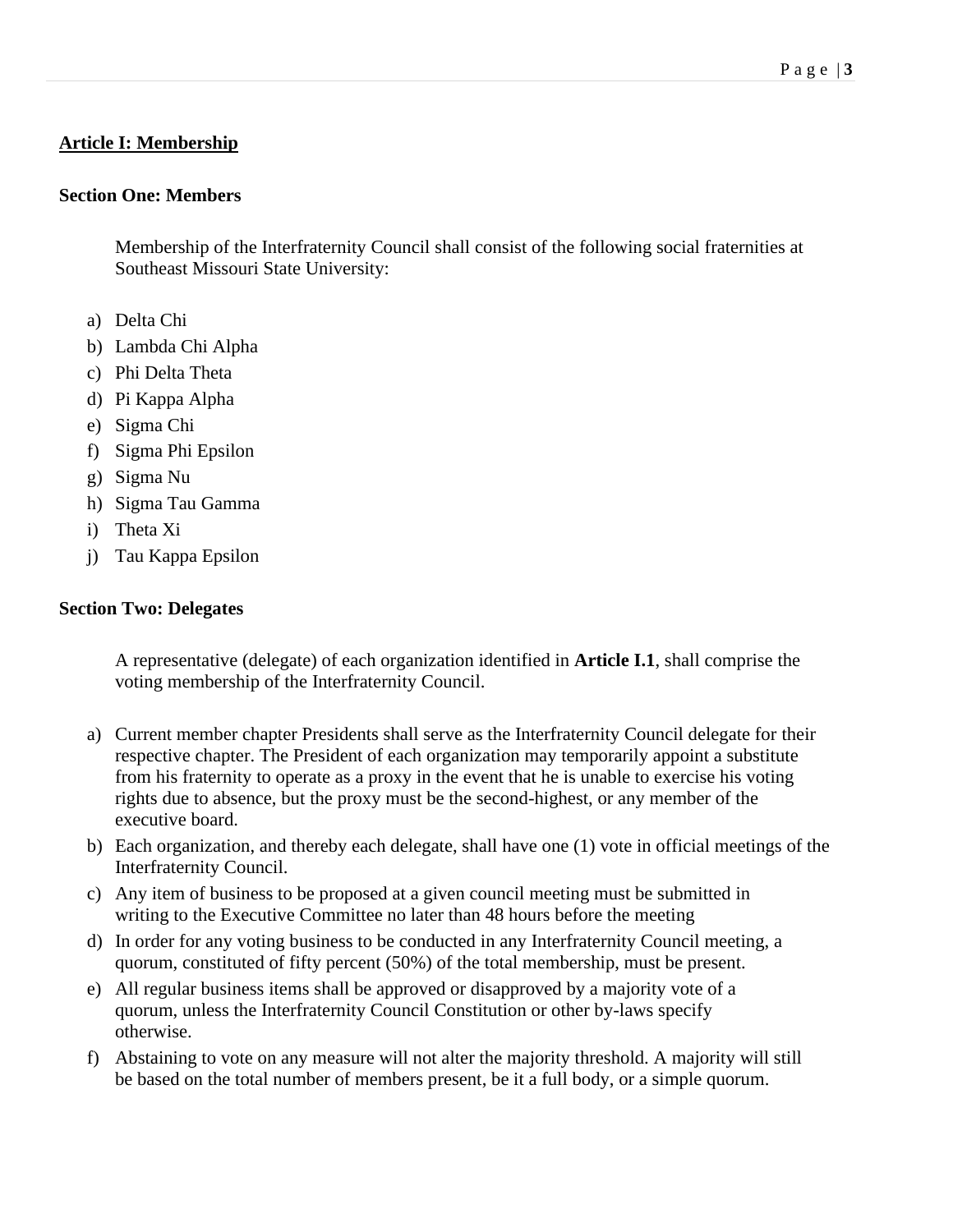#### <span id="page-3-0"></span>**Section Three: Dues to be paid to the Interfraternity Council**

Dues to be paid to Interfraternity Council.

- a) Each member chapter of the Interfraternity Council will be required to pay semester dues of \$11.00 per member to the Interfraternity Council Vice-President of Administration. In addition, any members whose national or international chapter is not part of the North American Interfraternity Conference will pay an extra amount equivalent to the difference in per member charge set by the North American Interfraternity Conference. Invoices are to be sent to delegates the week after Bid Day each semester and shall be turned in the following meeting of the Interfraternity Council. Membership rosters to be used for the invoice will be obtained from the Office of Greek Life.
	- a. Any member chapter of the Interfraternity Council failing to pay their assigned semester dues by the first meeting of the Interfraternity Council following Bid Day of that semester will be subject to sanctions determined by the Interfraternity Council Executive Board to be proportionate to the offense.

### <span id="page-3-1"></span>**Article II: Meetings**

#### <span id="page-3-2"></span>**Section One: Operations**

The Interfraternity Council shall operate according to the most recent version of Robert's Rules of Order.

- a) All questions of procedure not resolved by the Governing By-Laws shall be resolved by Robert's Rules of Order.
- b) All debate within an Interfraternity Council meeting shall be governed by the principles of Robert's Rules of Order.

#### <span id="page-3-3"></span>**Section Two: Governing Policies**

The Interfraternity Council shall be governed by the following policies:

- a) Rules and Regulations of the Southeast Missouri State University Student Rights and Code of Conduct.
- b) The Interfraternity Council Constitution and By-Laws.
- c) The governing Constitution and By-Laws of each respective Chapter within the Interfraternity Council.
- d) The policies made by the respective Chapter Executive Committees, or the Interfraternity Council, as written and recorded in the minutes of official meetings.

#### <span id="page-3-4"></span>**Article III: Recruitment**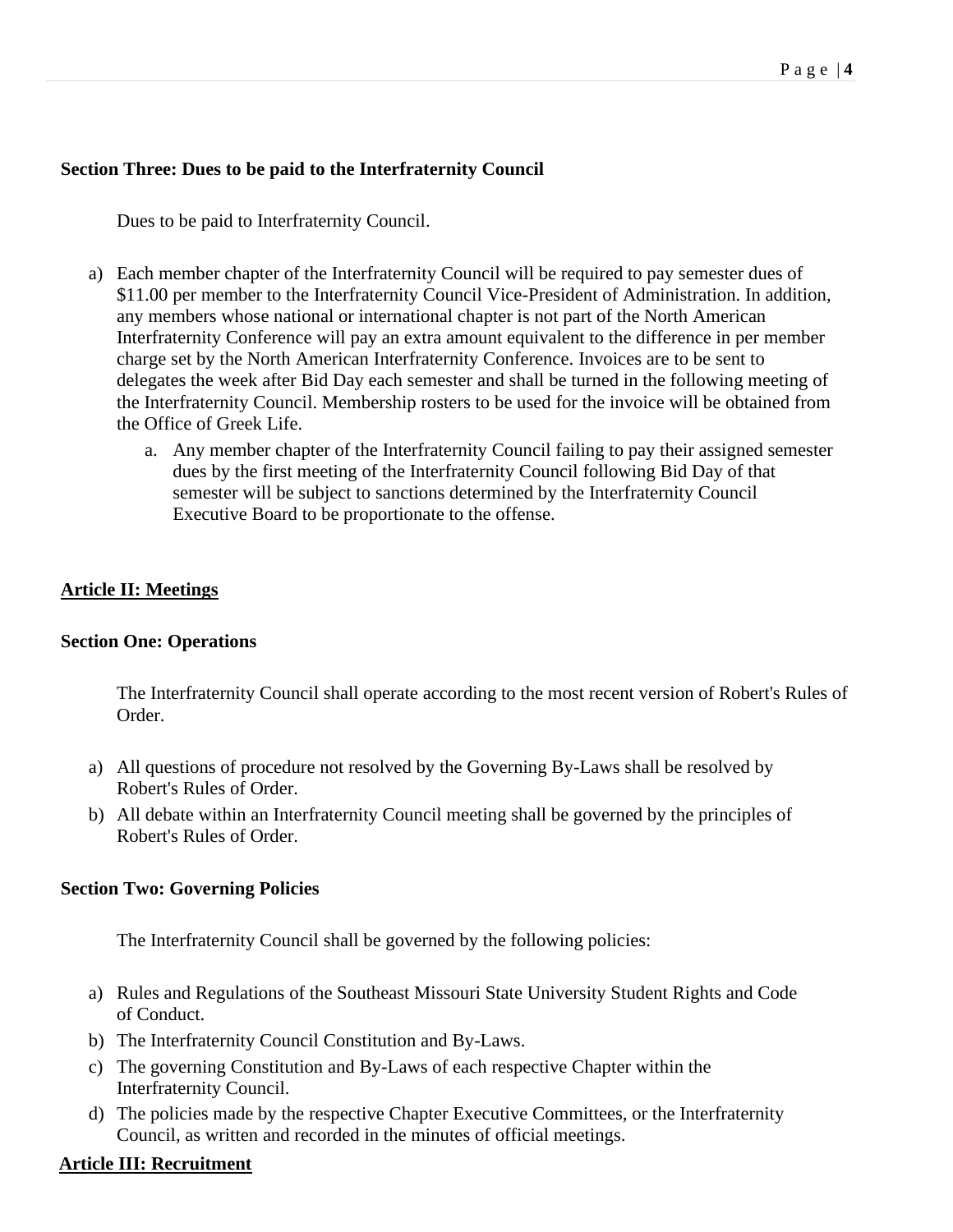#### <span id="page-4-0"></span>**Section One: Annual Review**

a) Annually, the Interfraternity Council Executive Board shall discuss and review recruitment By-Laws, Policies, and Procedures with member chapter delegates, or their designee, member chapter Presidents, and member chapter Recruitment Chairmen. By engaging in such dialogue, member chapters will better represent their views, issues, and concerns pertaining to the preformal, formal, informal, and open recruitment processes at Southeast Missouri State University. Revisions to the standing By-Laws, Policies, and Procedures shall be conducted as needed.

### <span id="page-4-1"></span>**Section Two: Recruitment Participation Eligibility**

Eligibility requirements to participate in recruitment:

- b) Pre-Formal Recruitment:
	- a. Must have expressed interest in Southeast Missouri State University.
	- b. Must be at least a collegiate freshman the fall succeeding his high school graduation.
- c) Formal recruitment, informal recruitment, and open recruitment:
	- a. Must be a fully matriculated (having attended at least one class in either the fall or previous spring semester) student of Southeast Missouri State University.
	- b. Must meet a cumulative GPA of a 2.5. In the case that a student transfers credit from another institution, then the GPA from his previous institution must meet a cumulative GPA of a 2.5; however, after the student has completed 12 credit hours at Southeast Missouri State University, then either his Southeast Missouri State University cumulative GPA must meet the minimum requirement of a 2.5.
	- c. Must be in good academic and disciplinary standing with Southeast Missouri State University.

#### <span id="page-4-2"></span>**Section Three: Recruitment Periods**

The Interfraternity Council recognizes two (2) recruitment periods: Active recruitment and open recruitment.

- a) Active recruitment:
	- 1) The formal recruitment period shall be held within whatever time period that the Interfraternity Council Chapters decides for the fall semester and spring semesters.
	- 2) The specific dates shall be determined by a majority vote of the Interfraternity Council no later than the twelfth (12) week of the preceding semester.
	- 3) The Interfraternity Council Recruitment Committee will set the specific events and duration of those events each year. This Committee will consist of the Recruitment Chairman and/or his representative from each organization in good standing with the Interfraternity Council (that is eligible to participate in Recruitment).
	- 4) The Interfraternity Council Executive Board shall hold a minimum of one (1) educational seminars to better aid potential new members with the recruitment process, recruitment policies, and recruitment guidelines. Each seminar will be designed to better educate and assist students with the recruitment process.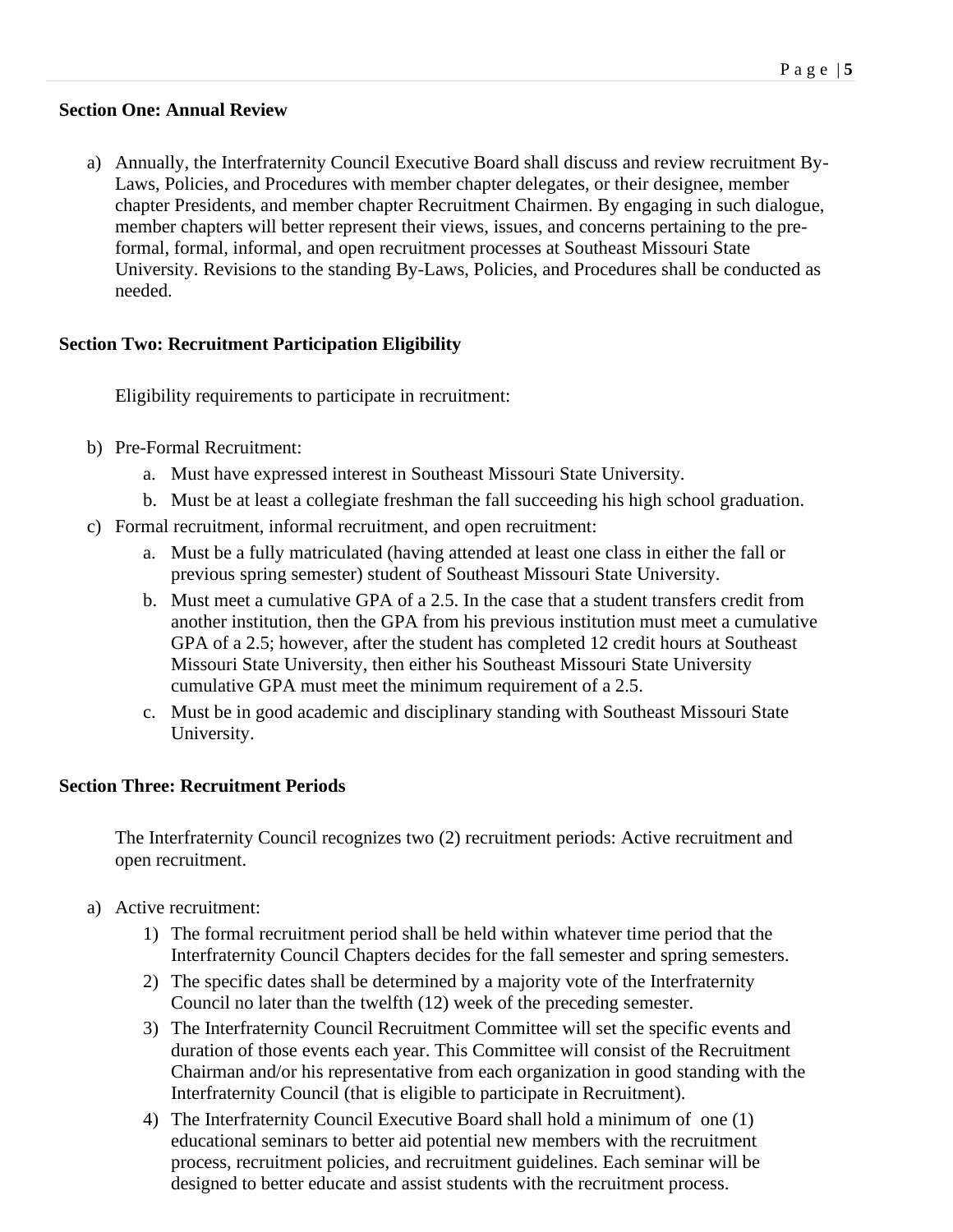### b) Open recruitment

- 1) Open recruitment will be held in the fall and spring semesters.
	- i. In the fall semester, open recruitment will be held from the day after Formal Bid Day, until the day before classes resume for the succeeding spring semester.
	- ii. In the spring semester, open recruitment will be held from the day after Spring Bid Day, until the last day that classes are conducted that semester.

### <span id="page-5-0"></span>**Section Four: Bids for Membership**

- a) No chapter shall be allowed to issue invitations for membership during the fall semester until the last day of the Interfraternity Councils' formal recruitment period, or the day designated as Bid Day. During fall and spring recruitment, there will be a designated Bid Day. Bids for membership shall be handed out on or thereafter in an informal manner known as open recruitment.
- b) Open recruitment shall be allowed for any potential new member during the remainder of the year, except during the times specified in the Interfraternity Council By-Laws, or those times designated by a 2/3 vote of the Interfraternity Council's voting membership.
- c) All bids for membership to be issued on Bid Day shall be turned into the Interfraternity Council Vice-President of Recruitment and Retention, or his designee, on the date and time specified by the Interfraternity Council.
- d) Chapter Presidents shall notify the Interfraternity Council Vice-President of Recruitment and Retention and the Interfraternity Council Advisor of any person who has accepted an invitation for membership within three (3) business days of such acceptance.
- e) The only students who may be extended bids for membership during the time of pre- formal recruitment are students who have received at least thirty (30) credit hours from Southeast Missouri State University.
	- a. Per **Article III.2.a**, if a potential new member is attending Southeast Missouri State University in the fall succeeding his graduation from high school, he may not be extended a bid until the Bid Day concluding that formal recruitment period.
- f) All potential new members must register with the Office of Greek Life to have their standing with the University verified before they can be offered, and/or accept, a bid for membership.

#### <span id="page-5-1"></span>**Section Five: General Rules and Regulations**

General rules and regulations.

a) Chapters must submit an estimated outline of all formal recruitment activities to the Interfraternity Council Vice-President of Recruitment and Retention, Assistant Vice- President of Recruitment and Retention, or to the Greek Advisor no later than July 1 for the succeeding fall recruitment period. The outline must consist of the day of the event, projected time, location, and general description of the event itself. An outline of events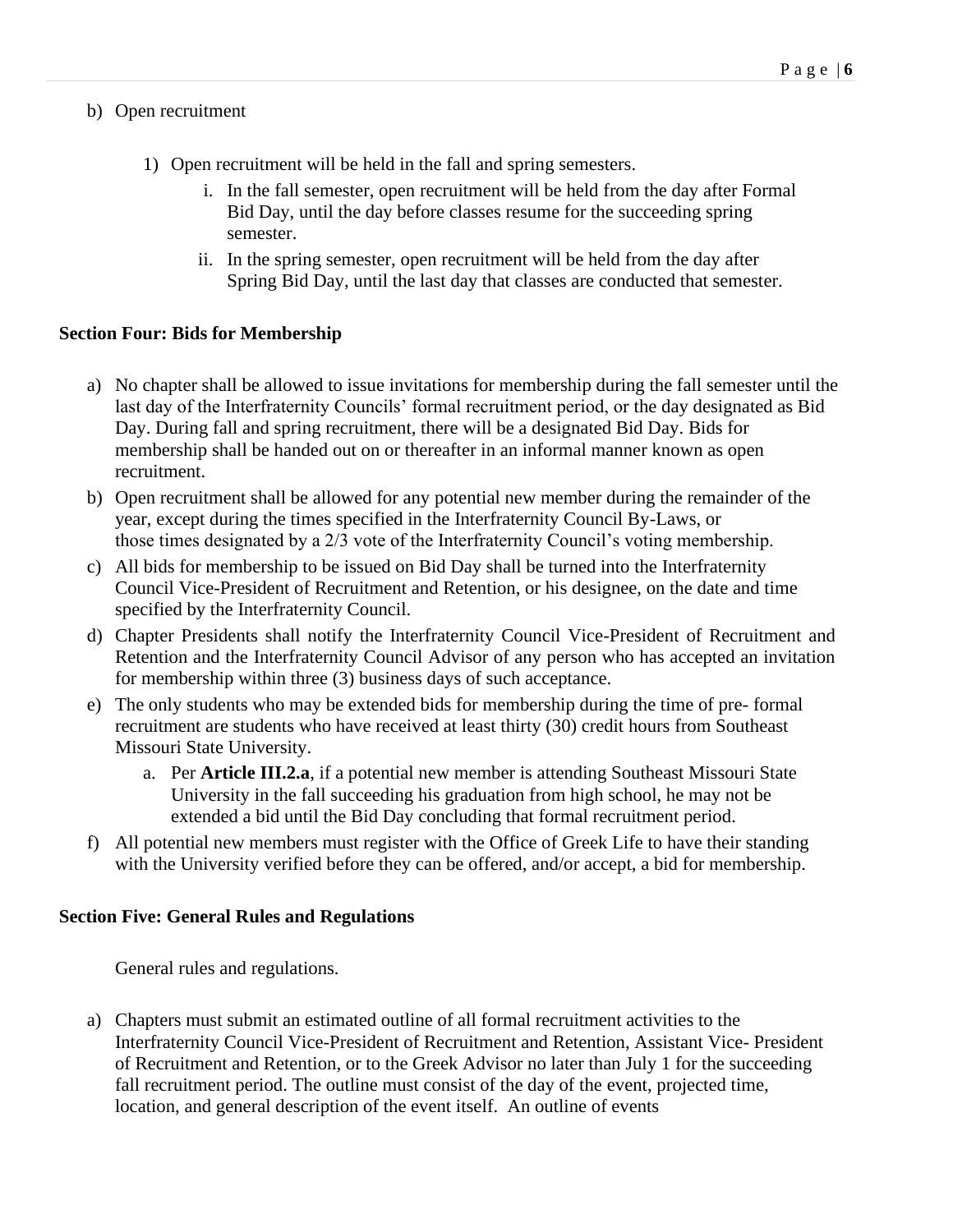for informal recruitment must be received by the aforementioned persons by the first day of the preceding spring classes. An outline of events for pre-formal recruitment must be received by the aforementioned persons by the last day of the preceding spring classes.

- b) Chapters must use good taste in all recruitment activities. The Vice-President of Recruitment and Retention, or a designee, must approve all recruitment events.
- c) Chapters may not give any non-perishable items to any potential new member during any recruitment period. This includes, but is not limited to, items such as hats, shirts, cups, coupons, etc. However, member chapters may distribute items such as food and drinks, informational pamphlets, letters, flyers, or other literature as part of recruitment activities. The Interfraternity Council retains the right to distribute non-perishable items for the purpose of promoting general Greek recruitment.
- d) Students helping with, or participating in, Fall New Student Move-In Day will only be allowed to wear shirts provided by the Office of Residence Life while they are working their mandatory shift(s), unless otherwise designated by the Interfraternity Council Advisor.
- e) Member chapters will be allowed to submit one recruitment shirt design to the Interfraternity Council Vice-President of Recruitment and Retention for approval by the Interfraternity Council. All submissions must be received by the Interfraternity Council Vice-President for Recruitment and Retention no later than July 1 of the succeeding formal recruitment period, or no later than the first day of spring classes of the succeeding informal recruitment period. The Interfraternity Council will not permit chapters creating shirts for non-members to be used for recruitment. This includes what has been known as "girl shirts."
- f) The uses of on-line social networking pages (e.g. Facebook or Twitter) are acceptable but must be open for the public to view. These social networking pages must also be in- accordance with the Interfraternity Council's internet policies.

#### <span id="page-6-0"></span>**Section Six: Alcohol**

Matters pertaining to alcohol.

- a) The presence of alcohol at any scheduled or non-scheduled recruitment event(s) (as defined in **Article III.3.a.3)** is strictly prohibited.
- b) At no time shall alcohol be in the presence of any Greek student or alumni when they are in the presence of a potential new member.
- c) A student's eligibility as a potential new member shall be defined as any male student at Southeast Missouri State University who is not affiliated with any Interfraternity Council member fraternity, or as any male student that has expressed interest in attending Southeast Missouri State University in the fall succeeding his high school graduation.
- <span id="page-6-1"></span>d) Chapters will not be allowed to hold recruitment events at establishments that make at least half (1/2) of their revenue from alcohol sales after 2130 hours.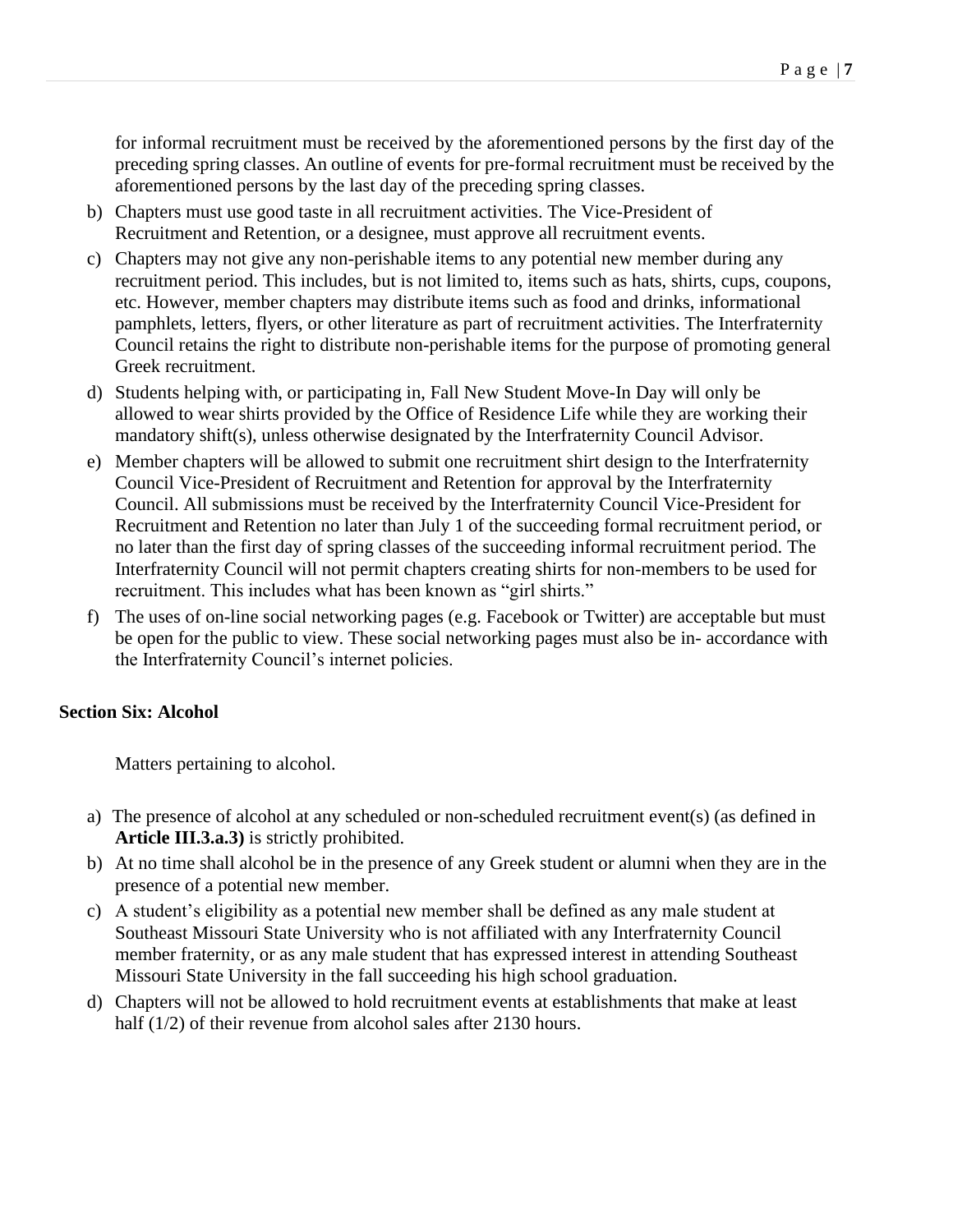#### **Section Seven: Enforcement and Sanctioning**

Enforcement and sanctioning.

a) All Interfraternity Council member chapters are expected to follow and assist with the enforcement of recruitment policies and guidelines and have the authority to report violations/infractions as outlined in the recruitment By-Laws.

# <span id="page-7-0"></span>**Article IV: Absences**

# <span id="page-7-1"></span>**Section One: Absences of Delegates**

Absences of delegates.

- a) The unexcused absence of any member fraternity representative from any regular or special Interfraternity Council meeting shall be punishable by a fine of \$5.00 per delegate.
- b) Excuses must be submitted to the Interfraternity Council Vice-President of Administration, President, or Interfraternity Council Advisor at least two hours prior to the Interfraternity Council meeting.

# <span id="page-7-2"></span>**Section Two: Absences of Interfraternity Council Executive Board Officers**

Absences of Interfraternity Council Executive Board Officers.

- a) Two (2) consecutive, or three (3) total, unexcused absences during the semester by any Interfraternity Council Officer shall result in automatic impeachment charges to be brought against the officer for neglect of duty.
- b) Excuses for absences must be submitted to the Interfraternity Council President or Interfraternity Council Advisor at least twelve (12) hours prior to the Interfraternity Council meeting.

# <span id="page-7-3"></span>**Article V: Judicial Processes**

# <span id="page-7-4"></span>**Section One: Establishment and Purpose**

Establishment and purpose.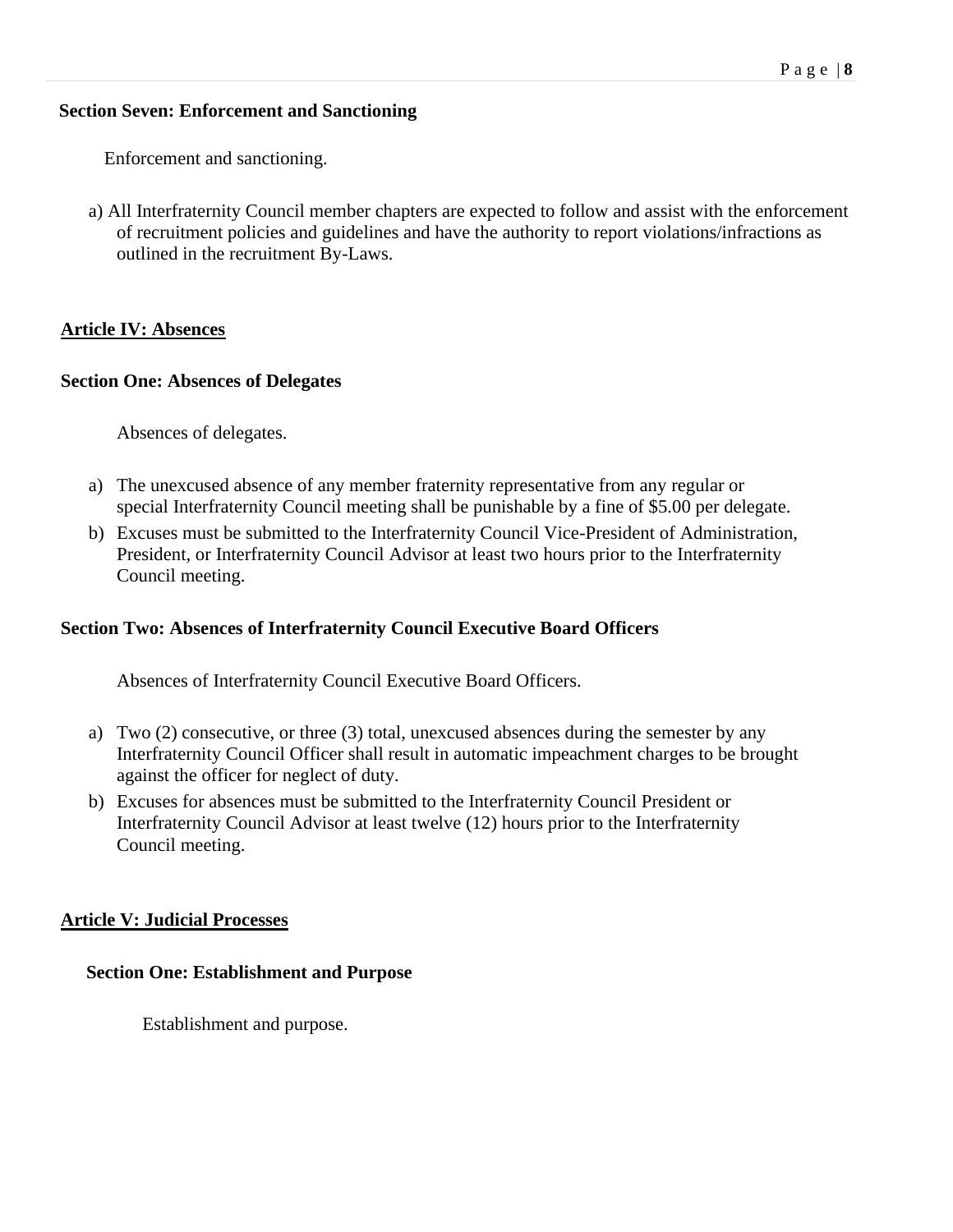- a) The Interfraternity Council establishes a student judicial board for the purpose of adjudication alleged violations of the Interfraternity Council and/or Southeast Missouri State University rules and regulations. This judicial body shall be known as the Interfraternity Council Judicial Board.
- b) The purpose and objective of the Southeast Missouri State University Interfraternity Council Judicial Board is to hear cases of alleged violations of Interfraternity Council Policy and Southeast Missouri State University rules concerning conduct of fraternities and the individual members of these organizations. The Southeast Missouri State University Interfraternity Council Judicial Board shall establish precedent and maintain continuity in regard to judicial action involving fraternities and/or their members.
- c) The Chief Justice shall be elected as the Vice-President of Judicial Affairs during each election of the Interfraternity Council Executive Board. He shall not vote as a regular member of the Judicial Board, except in the case of a tie. It will be the Chief Justice's responsibility to see that the Judicial Board meets on a regular schedule and it is his right to call special meetings of the board when necessary.
- d) The Judicial Board shall be composed of no more than two members of any fraternity recognized by the Southeast Missouri State University Interfraternity Council, and the Chief Justice. The application of a Judicial Board Justice candidate shall serve as a nomination by the Interfraternity Council-recognized chapter to which he is a member. To be installed, a Justice must be approved by the Interfraternity Council Executive Board.
- e) Each Interfraternity Council-recognized chapter must submit at least three (3) nominations for a judicial position. This procedure will ensure that only the most qualified fraternity men will be appointed as Judicial Board Justices. The Chief Justice must hold a nomination period of no less than two (2) weeks upon his assumption of office. This nomination period must begin within a week of the Chief Justice assuming his new office.
- f) The term of office for Justices of the Judicial Board shall be a one-year appointment, covering two academic semesters.
- g) Eligible candidates must be current members of Interfraternity Council-recognized fraternities, who are in good academic and disciplinary standing, at Southeast Missouri State University.
- h) No more than two (2) members from anyone (1) Interfraternity Council-recognized fraternity on the Southeast Missouri State University campus are eligible to serve as voting Justices during a one-year appointment. An exception will be made if a Justice is forced to resign from his position during his term in office, in which case the Chief Justice will appoint a successor from the outgoing Justice's chapter. The succeeding Justice will assume office upon a confirmation of the Interfraternity Council Executive Board.
- i) No Chapter President or Recruitment Chairman will be allowed to serve as a Judicial Board Justice.
- j) A minimum of five (5) Justices must be present to preside over any hearing.
- **k)** Any Justice who misses two consecutive meetings shall be automatically removed, and a new Justice shall be elected in accordance with **Article V.1.h.**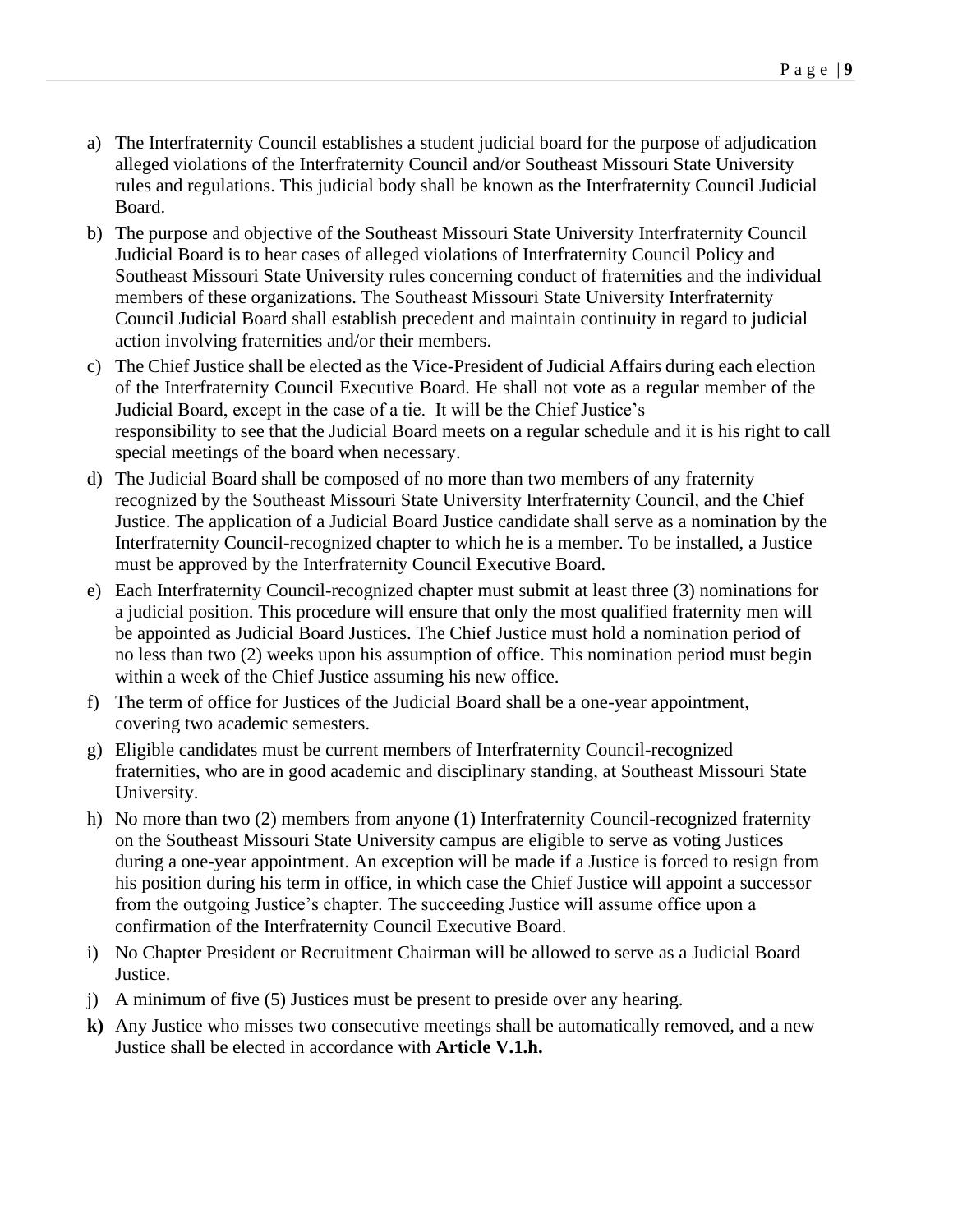- **l)** Judicial Board Justices must maintain a GPA of at least 2.65 to stay in office. If the Justice fails to do so, then he shall be removed from office and replaced by another member of the chapter that the removed Justice represented, in accordance with **Article V.1.h**. The GPA of Judicial Board Justices will be verified by the Interfraternity Council Advisor at the end of every semester.
- m) When any conflict of interest arises, (e.g., when a Justice's own fraternity is brought before the Judicial Board), Justices with conflicts must step-down from the Board for that hearing. Conflicted Justices may not sit-in on the hearing, unless the conflicted Justice is the Chief Justice. In the event that the Chief Justice's chapter is brought before the Judicial Board, the Chief Justice will be able to sit-in on the hearing to ensure that fair judicial process is followed. However, the Chief Justice will not preside over the hearing, and shall merely serve as a silent spectator. If Interfraternity Council Judicial Procedure is breached during such a hearing, the Chief Justice may bring the aforementioned breach to the attention of the acting Associate Chief Justice immediately. It should be noted that the Chief Justice may only speak when Interfraternity Council Judicial Procedure is breached and may not speak in any other circumstance. Conversation of the Chief Justice is restricted to matters pertaining to Interfraternity Council Judicial Procedure, and may only be conducted between himself, the acting Associate Chief Justice, and the University employee designated to aid Greek Life during such hearings, unless

allowed by the aforementioned persons. The conflicted Justice's votes shall then count as abstentions.

- n) In the absence or confliction of the Chief Justice, an Associate Chief Justice shall be appointed by the Interfraternity Council President, with the recommendation of the Chief Justice, and affirmed by a majority vote of the active Judicial Board Justices to preside over judicial proceedings. In the event that a hearing where the Chief Justice has a conflict of interests is appealed, the appointed Associate Chief Justice shall preside over all subsequent actions pertaining to only that hearing.
- o) Upon the completion of any judicial proceedings where the Chief Justice has been temporarily relinquished of his duties, the Chief Justice shall immediately re-assume his office.
- p) The Secretary of Interfraternity Council Judicial Board meetings shall be the Interfraternity Council Vice-President of Administration. It shall be the job of the Interfraternity Council Judicial Board Secretary to record the minutes of the hearings of the Judicial Board. Such minutes must be as detailed as possible, and must include what was said, and who said it. Upon the closing of the hearing, the minutes must be immediately sent to the Chief Justice and the University employee designated to aid Greek Life for review. If any changes to the minutes are recommended by either of the aforementioned parties, they must be submitted to the Chief Justice, University employee designated to aid Greek Life, and Interfraternity Council Vice-President of Administration within two (2) days of the hearing.
	- a. If the Chief Justice did not preside over the hearing due to a conflict of interests, then the minutes of the hearing will be immediately sent to the designated Associate Chief Justice at the conclusion of the hearing. In such an instance, if any changes to the minutes are recommended by any of the aforementioned parties, they must be submitted to the Associate Chief Justice, Director of Greek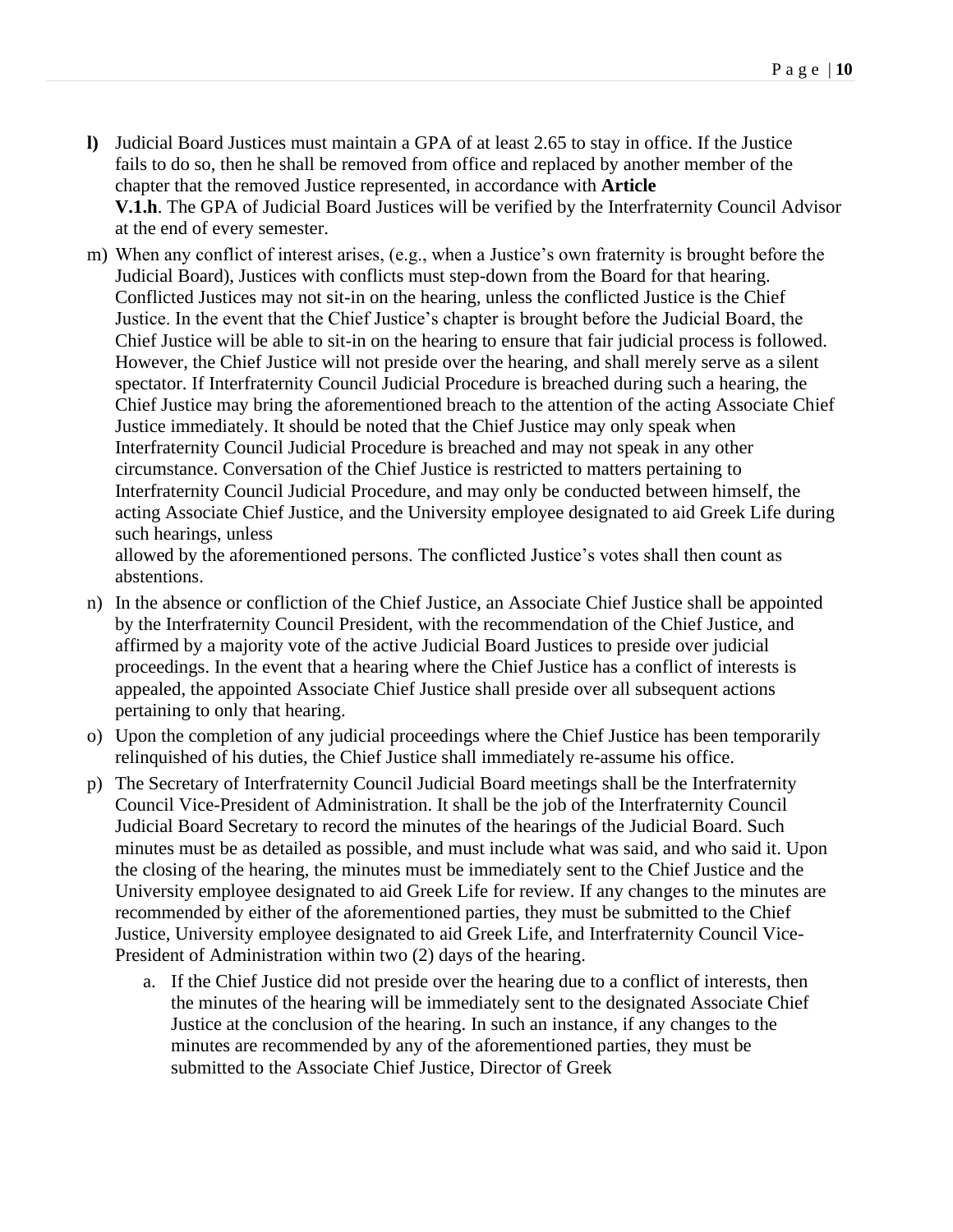Life, and Interfraternity Council Vice-President of Administration within two (2) days of the hearing.

- q) The Judicial Board shall meet whenever a meeting is called by the Chief Justice, or the University employee designated to aid Greek Life. Additional meetings may be scheduled for training.
- r) Should the Interfraternity Council Judicial Board determine that a Justice is failing to fulfill their duties, a petition for impeachment may be brought forward by any Interfraternity Council Justice. At this time, the charges of impeachment shall be present in writing to IFC.
	- a. Discussion and debate shall take place directly following the charges of impeachment. The Justice in question has the right to defend himself against the charges.
	- b. At the following meeting of the Interfraternity Council Judicial Board, the final vote shall be taken. Upon the affirmation vote for impeachment of two-thirds of the IFC Justices, the Justice shall be removed from office.
		- i. Any Justice removed through impeachment shall be replaced in accordance with Article V.1.h.

# <span id="page-10-0"></span>**Section Two: Jurisdiction**

Jurisdiction.

- a) The acceptance of a fraternity by Southeast Missouri State University, and the acceptance of one or more individuals into that fraternity, are considered contractual arrangements through which the fraternity and its members agree to abide by all rules set forth by Federal, State, and Local Government, Southeast Missouri State University, and the Interfraternity Council.
- b) The Interfraternity Council Judicial Board shall have jurisdiction over Interfraternity Councilrecognized fraternities at Southeast Missouri State University who violate any, all, or part of the following:
	- 1) The Interfraternity Council Constitution and By-laws, or other policies or regulations of the Interfraternity Council or North American Interfraternity Conference (NIC).
	- 2) The Southeast Missouri State University Student Code of Conduct. The Interfraternity Council Judicial Board shall have jurisdiction for violations of the Code of Student Conduct, which involve a fraternity event that has been referred to the Interfraternity Council Judicial Board from the Office of Greek Life, or the Office of Student Conduct. All decisions of the Interfraternity Council Judicial Board relating to The Code of Student Conduct shall be considered recommendations to the Office of Greek Life and shall be subject to approval by the Dean of Students.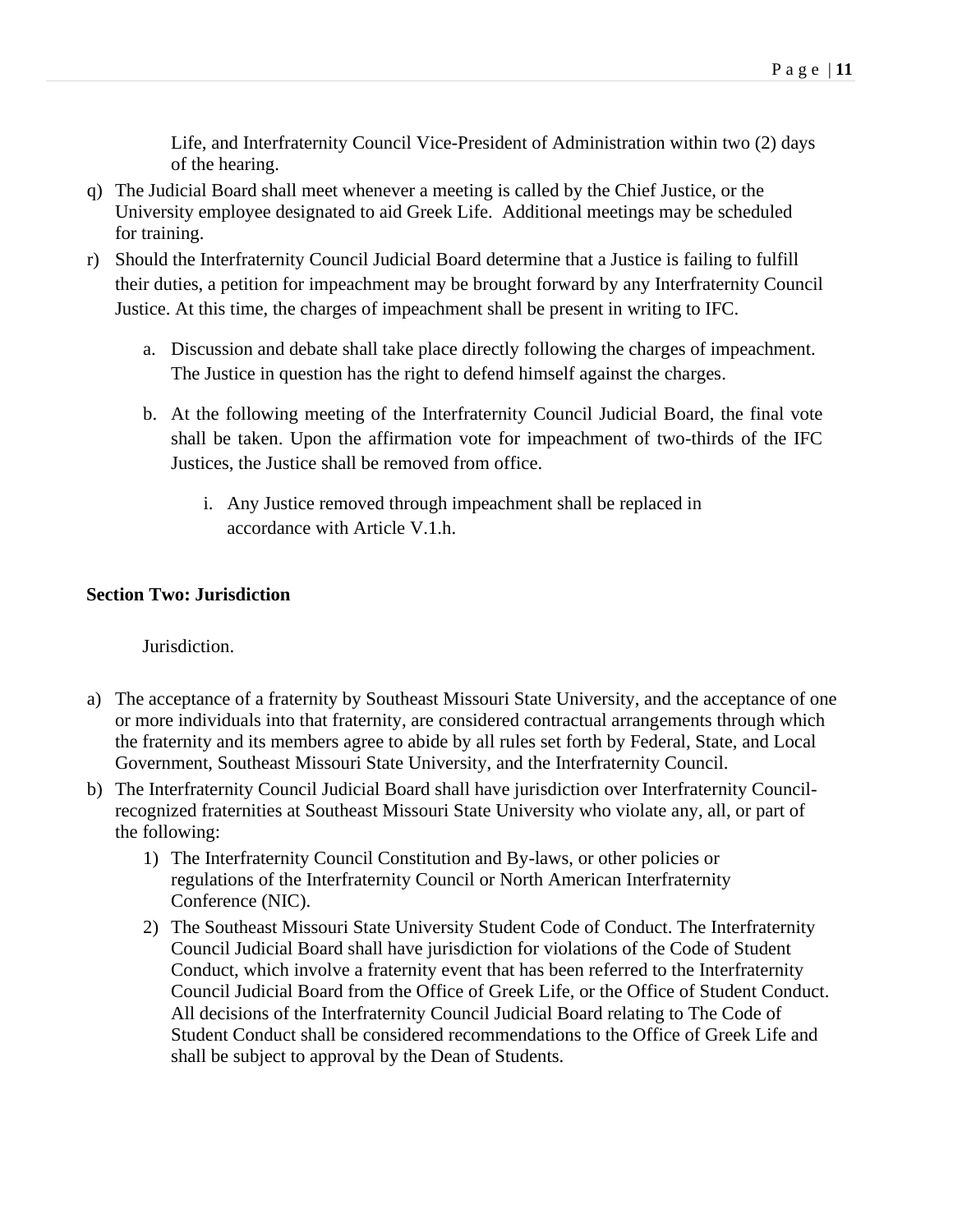- 3) It is the expectation that every Interfraternity Council-recognized fraternity at Southeast Missouri State University will act with good judgment and in good faith to other Greek organizations, the University community and the Cape Girardeau community as a whole.
- c) Any infraction of said policies would subject the organization to disciplinary action by the Interfraternity Council Judicial Board. In addition, violations by individual members of Interfraternity Council-recognized fraternities may result in disciplinary action against an individual in accordance with the Southeast Missouri State University Code of Conduct.
- d) The Judicial Board shall ensure fair, impartial, and consistent treatment of chapters and council officers; confidentiality of proceedings; and public access to the results of hearings.
- e) The Judicial Board shall have the final authority to interpret all parts of the Interfraternity Council Constitution and By-Laws.
- f) As an official review board recognized by Southeast Missouri State University, the Interfraternity Council Judicial Board is an acting agent of the University.
- g) In matters where violations of University Rules or Federal, State, or Local Law occur, an auxiliary investigation may be conducted by the Office of Student Life.
- h) Actions of Interfraternity Council-recognized fraternities are subject to review. Failure to abide by University Rules may result in a disciplinary hearing for an organization by the Office of Student Conduct.
- i) The scope of limitations of the Judicial Board is not necessarily limited to the original complaint. The Judicial Board's scope of limitations may include other offenses revealed during a hearing or proceeding. If a new offense is revealed at a hearing, the chapter involved may, in writing, waive the right to three days advance notification of a hearing and have the decision rendered at the present hearing.
- j) Upon request, the Interfraternity Council Judicial Board may be designated as an arbitrator of disputes within the fraternity community in cases which do not involve a violation of Interfraternity Council Policy. All parties must agree to arbitration, in writing, and to be bound by the decision of the Judicial Board with no right of appeal. Arbitration hearings will be conducted in the same manner as disciplinary hearings, in accordance with **Article V.3**.
- k) The judicial process shall be applied equally to all parties of co-sponsored events. Co- sponsored events are defined as events which include two or more of the Interfraternity Council-recognized fraternities. If violations of Interfraternity Council Policy occur at such events, all of the fraternities sponsoring the event will be held accountable and share responsibility when the investigation and findings of fact warrant it.

# <span id="page-11-0"></span>**Section Three: Hearing Procedures**

Hearing procedures.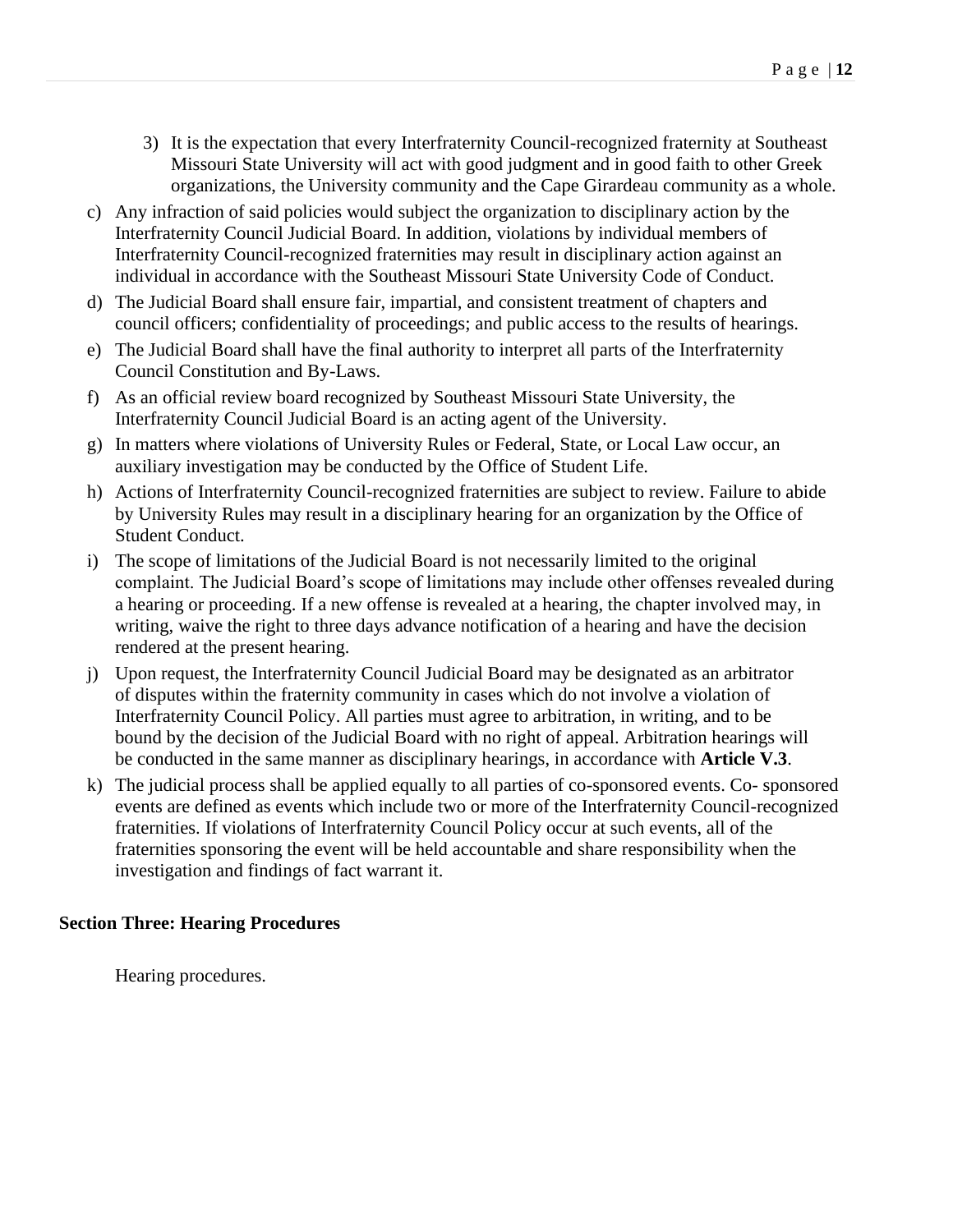- a) In certain instances, it may be necessary for the University to take immediate disciplinary action, such as interim suspension, pending a hearing. This may be necessary when in the opinion of Southeast Missouri State University, the continued operations of the organization may constitute a threat or disruption to normal academic proceedings of the institution. In this instance, the Interfraternity Council Judicial Board would not hear the case, and the Office of Student Conduct would take over the investigation and subsequent proceedings.
	- 1) In the event that an offending Interfraternity Council-recognized chapter, or chapter affiliate, is brought before the Office of Student Conduct, the involved person(s) must inform the Interfraternity Council Vice-President of Internal Affairs as soon as possible. The involved person(s) must also inform the Interfraternity Council Vice-President of Internal Affairs of all meetings with any Office of Student Conduct personnel, at least two (2) days in advance. In such an instance, the Interfraternity Council Vice-President of Internal Affairs will maintain contact with the Dean of Students, or the Assistant Dean of Students, or designee for the investigation. In such an instance, the Interfraternity Council Vice-President of Internal Affairs will affirm that the Office of Student Conduct investigation and hearing are completed satisfactorily, and ensure that the evidence and relevant documents brought forth in the aforementioned investigation will be automatically submitted to the Interfraternity Council Judicial Board for possible subsequent hearings and records.
	- 2) An offending Interfraternity Council-recognized chapter, or chapter affiliate, may not be tried by both the Office of Student Conduct and the Interfraternity Council Judicial Board, unless advised to do so by the Office of Student Conduct, and the University employee designated to aid Greek Life. This safeguard shall protect offending parties from instances of double jeopardy, and excessive reprimand. In the event that the Office of Student Conduct has an open case on a chapter, or chapter affiliate, the Interfraternity Council Judicial Board shall not hold a hearing related to the same matter until the Office of Student Conduct case is closed. However, if the Interfraternity Council Judicial Board holds a hearing on a chapter, or chapter affiliate, and the Office of Student Conduct wishes to open a case on the related matter ex post facto, it shall be the sole discretion of the Office of Student Conduct to do so.
- b) The following guidelines will be satisfied for all Interfraternity Council Judicial Board proceedings:
	- 1) The Chief Justice shall serve as the spokesman and moderator for the Judicial Board in all hearings.
	- 2) If a Justice feels that he cannot judge a case fairly due to exigent or personal reasons, the Justice may choose to disqualify himself for the hearing.
	- 3) The hearing may not be conducted unless the University employee designated to aid Greek Life, or designee, is present.
	- 4) In hearings involving an entire fraternity, the chapter President, or his designee shall represent the accused fraternity.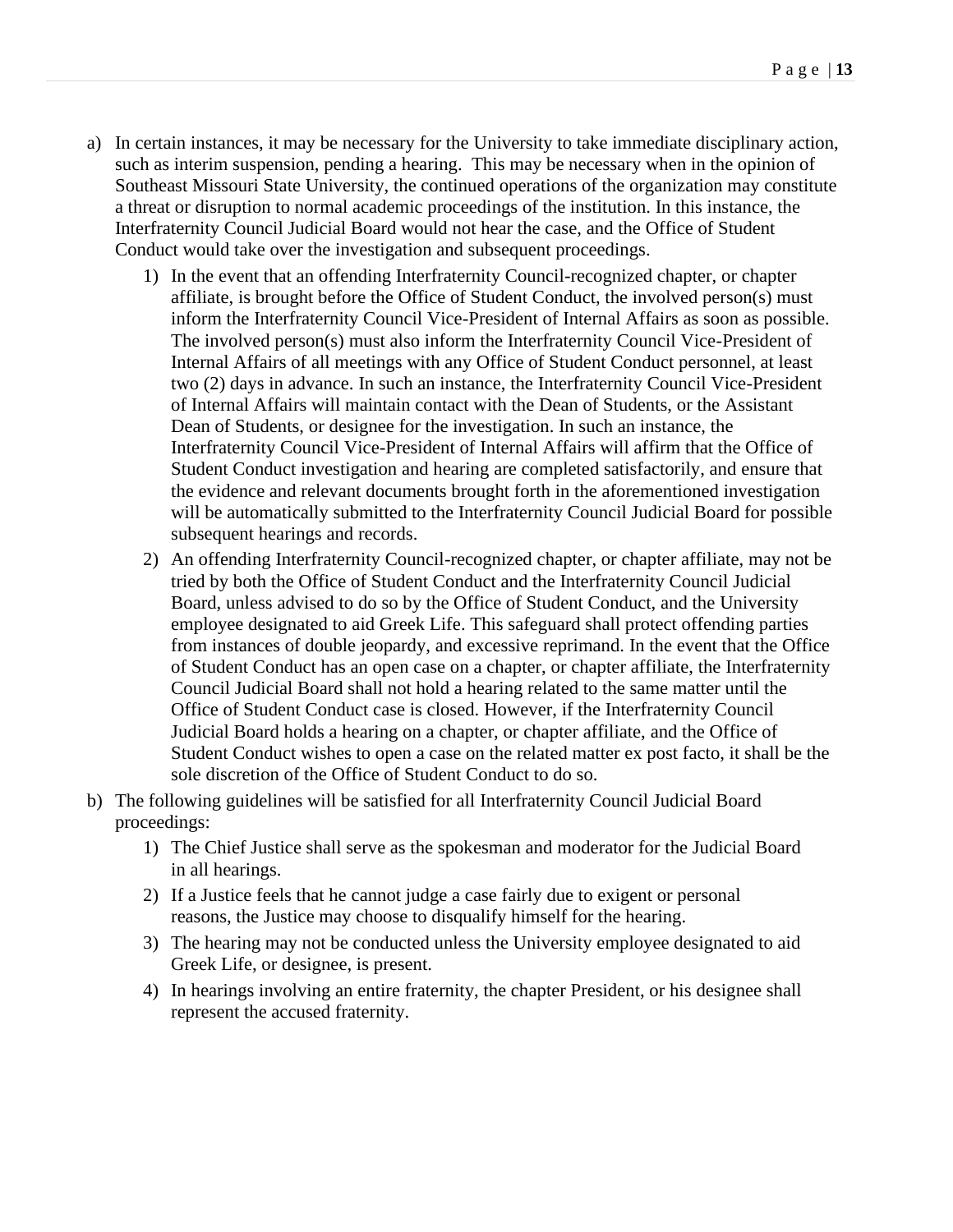- 5) It shall be the sole discretion of the Chief Justice to admit any person(s) who are not directly related to the investigation, or accusations of the conduct in question, to any hearing of the Judicial Board.
- 6) In cases involving more than one accused fraternity, the Chief Justice may permit separate hearings to be conducted for each fraternity.
- 7) In all Interfraternity Council Judicial Board hearings, the burden of proof shall rest with those bringing the charges and said burden of proof shall be by a preponderance of the evidence, meaning more likely not (51% guilty).
- c) Any charge within the Judicial Board's jurisdiction may be brought against any Interfraternity Council-recognized fraternity, or any member of an Interfraternity Council-recognized fraternity, by the following:
	- 1) Any member of the Interfraternity Council Executive Board, with the exception of the Chief Justice or any of the Justices serving on the Interfraternity Council Judicial Board.
	- 2) Any student, faculty, or staff member of Southeast Missouri State University.
	- 3) Any community member or individual unaffiliated with the Greek system, or the University.
- d) The Interfraternity Council Judicial Board Chief Justice must notify the accused organization by electronic mail.
	- 1) The letter shall be delivered at least three (3) days prior to the scheduled hearing and shall direct the organization to appear at the hearing.
	- 2) The letter shall include a description of the alleged violation; the date, time, and location of the hearing; and advisement of rights to the organization.
	- 3) The electronic mail shall be copied to the University employee designated to aid Greek Life, the chapter President, and the Interfraternity Council President.
- e) If any chapter's representative(s) fail to appear at the hearing, the Judicial Board, by way of majority vote, will select one of the following courses of action:
	- 1) Reschedule the meeting; however, a hearing will be limited to only one rescheduling.
	- 2) Render a decision based on the available information.
- f) The chapter(s) shall be sent notification of the results of the hearing from the Chief Justice within seven (7) days of the conclusion of the hearing via electronic mail.
	- 1) The decision letter shall include the results of the hearing, sanctions (if appropriate), and the appellate process.
- g) Rights of an accused fraternity/individual in the Judicial Board proceedings:
	- 1) Right to be informed, in writing, of all charges, at least three (3) days before any hearing
	- 2) Right to waive, in writing, the three (3) day notice of hearing.
	- 3) Right to reasonable access to the case file upon request (with possible edits to maintain confidentiality of anonymous filings), which shall be maintained by the Interfraternity Council Vice-President of Internal Affairs and the Director of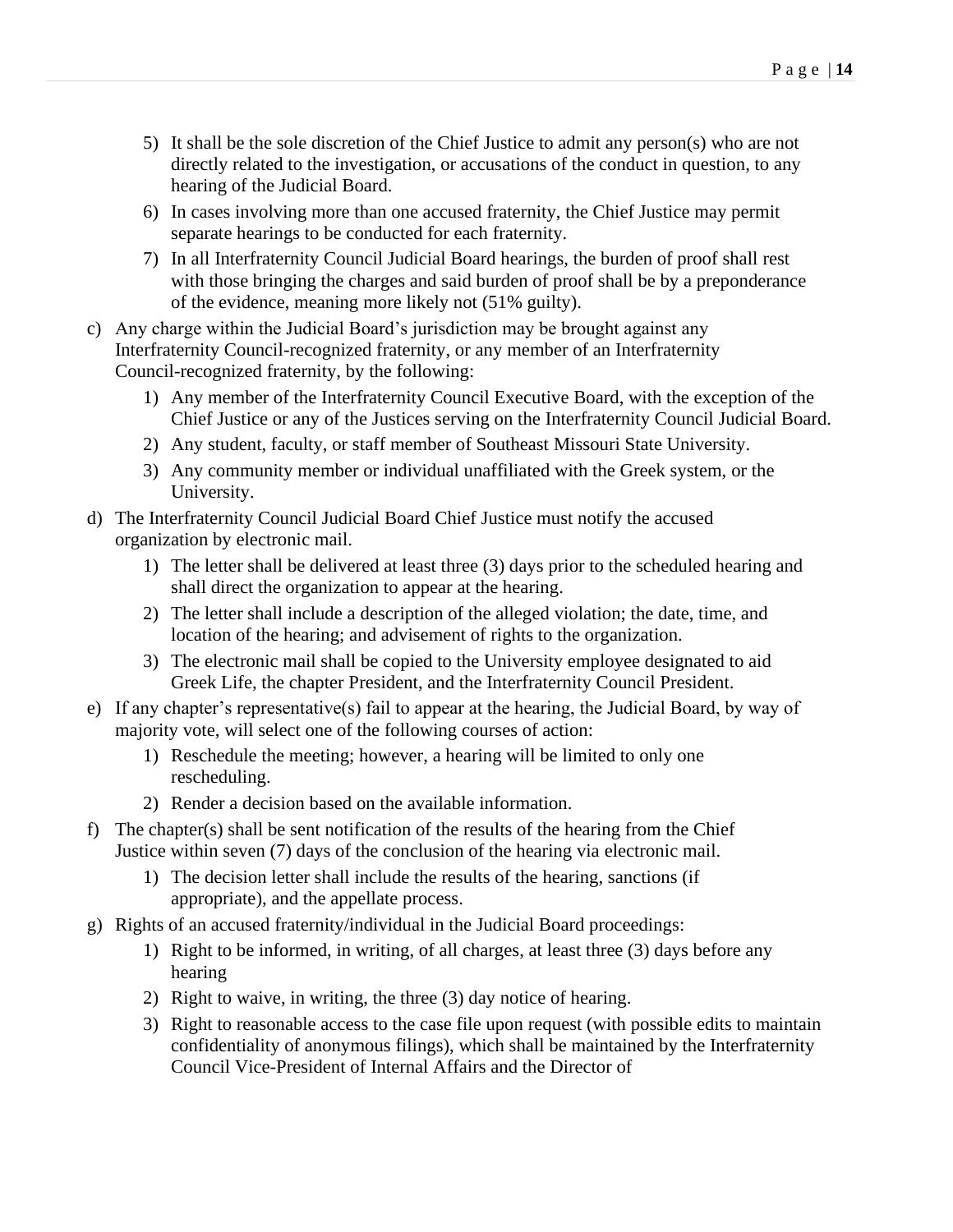Greek Life. The access shall not include the name(s), or organizational affiliation, of the individual who filed the initial report.

- 4) Right to remain silent.
- 5) Right to be presumed innocent, until it is proven by a preponderance of the evidence that a violation of the Interfraternity Council policy has occurred.
- 6) Right to have an advisor present during the hearing.
- 7) Right to present witnesses.
- 8) Right to a closed hearing.
- 9) Right to make a record of the hearing at the accused party's own expense.
- 10)Right to appeal the decision, in writing, to the Chief Justice, the Interfraternity Council President, and the University employee designated to aid Greek Life within seven (7) days of receiving notification of the outcome.
- h) Rights of an accusing fraternity/individual in the Judicial Board proceedings:
	- 1) Right to not be in attendance at the hearing.
	- 2) Right to submit an allegation form that details the alleged actions/consequences, and all other pertinent facts of the claim.
	- 3) Right to have an advisor present during the hearing.
	- 4) Right to have the accusing and accused fraternity's past Interfraternity Council behavioral history discussed during the hearing. Questions or relevancy shall be determined by the Chief Justice and the University employee designated to aid Greek Life.
	- 5) Right to make a record of the hearing at the accusing party's own expense.

#### <span id="page-14-0"></span>**Section Four: Disciplinary Sanctions**

Disciplinary sanctions.

- a) If a chapter/individual is found in violation of Interfraternity Council Policy, a disciplinary sanction will be delivered, and the decision and sanction will be used as precedent in subsequent cases to decide appropriate disciplinary sanctions.
	- 1) All sanctions decided upon by the Interfraternity Council Judicial Board concerning violations of Interfraternity Council Policy shall be decided upon under the advisement of the University employee designated to aid Greek Life.
	- 2) Sanctions are graduated and imposed based upon the seriousness of the violation, and serve both as a deterrent, and an educational tool. Sanctions must relate to the offense whenever possible.
- b) If chapter is found in violation of Interfraternity Council Policy, one or more of the following sanctions may be recommended or imposed.
	- 1) Warning:
		- i. Admonition of an organization for actions unbecoming of a fraternity at Southeast Missouri State University.
	- 2) Reprimand;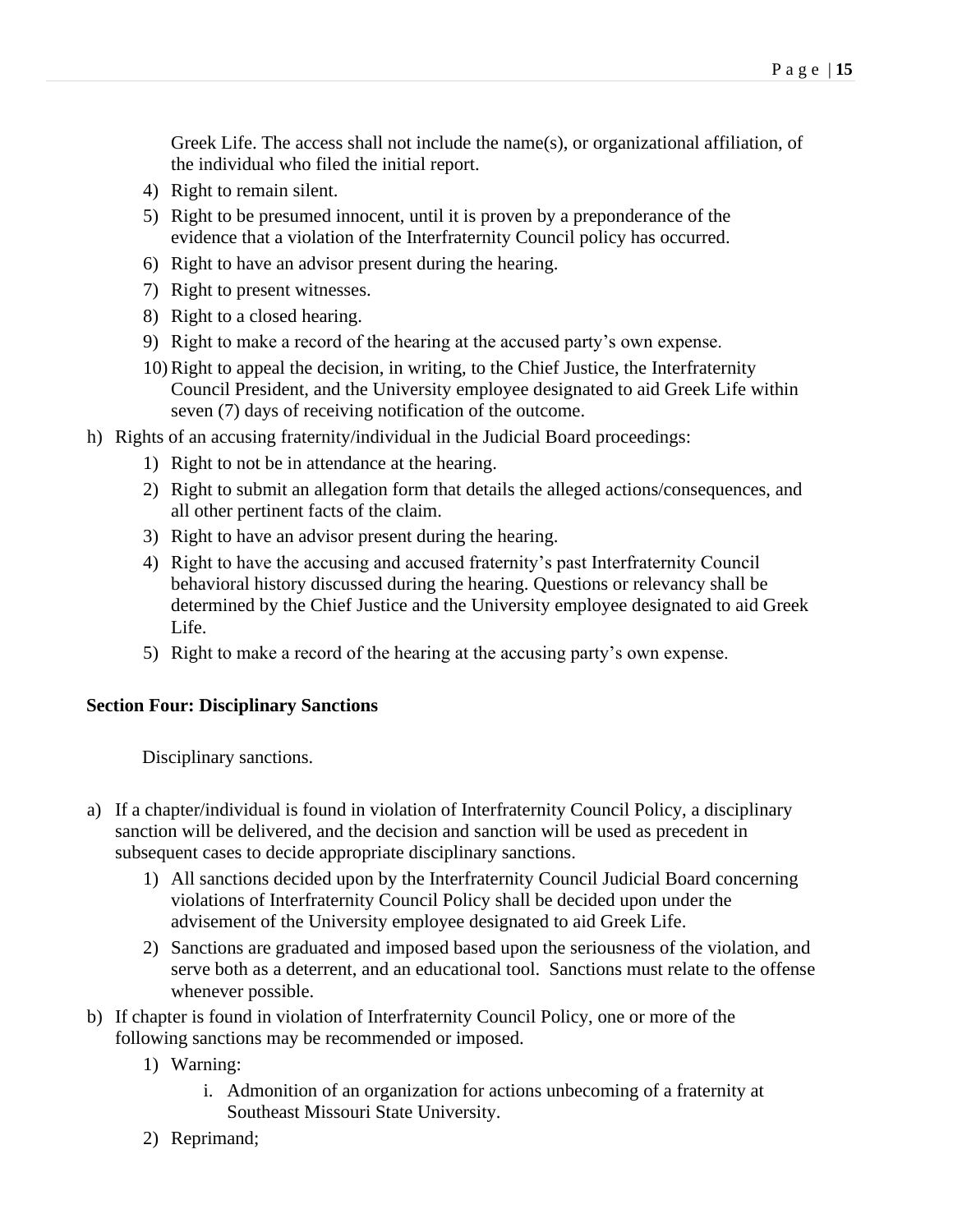- i. This is a warning indicating that the convicted party's actions were inappropriate, and that subsequent violations may result in more serious disciplinary actions.
- 3) Educational Programming:
	- i. This requires the convicted party to attend, sponsor, and/or present an educational program. The program must be approved by the Chief Justice and the University employee designated to aid Greek Life.
- 4) University/ Community Service:
	- i. The group must complete a specified number of hours, approved by the Chief Justice and the University employee designated to aid Greek Life, with certain minimum requirements.
- 5) Other Penalty:
	- i. The Judicial Board may impose other restrictions, requirements, or sanctions in addition to, or in conjunction with, those listed when deemed appropriate. This can be inclusive of limiting privileges to intramurals, Greek Week, philanthropies; issuing fines; or writing essays.
- 6) Disciplinary Probation:
	- i. This is a serious warning which states that subsequent infractions of Interfraternity Council Policy will most likely result in an organization's suspension. The probation is given for a specific period of time. The headquarters of the fraternity placed on probation will be notified of this action.
- 7) Deferred Suspension:
	- i. The sanction of suspension may be placed in a deferred status. If the fraternity is found in violation of any Interfraternity Council Policy during the time of deferred suspension, the suspension will take effect immediately, and without further review.
- c) If an individual is found in violation of Interfraternity Council Policy, one or more of the following sanctions may be recommended or imposed.
	- 1) Reprimand:
		- i. This is a warning indicating that the individual's actions were inappropriate and that subsequent violations may result in more serious disciplinary action.
	- 2) Letter of Apology:
		- i. A letter must be written by the convicted individual to the aggrieved party.
	- 3) Educational Programming:
		- i. This requires the convicted party to attend, sponsor, and/or present an educational program. The program must be approved by the Chief Justice and the University employee designated to aid Greek Life.
	- 4) University/Community Service: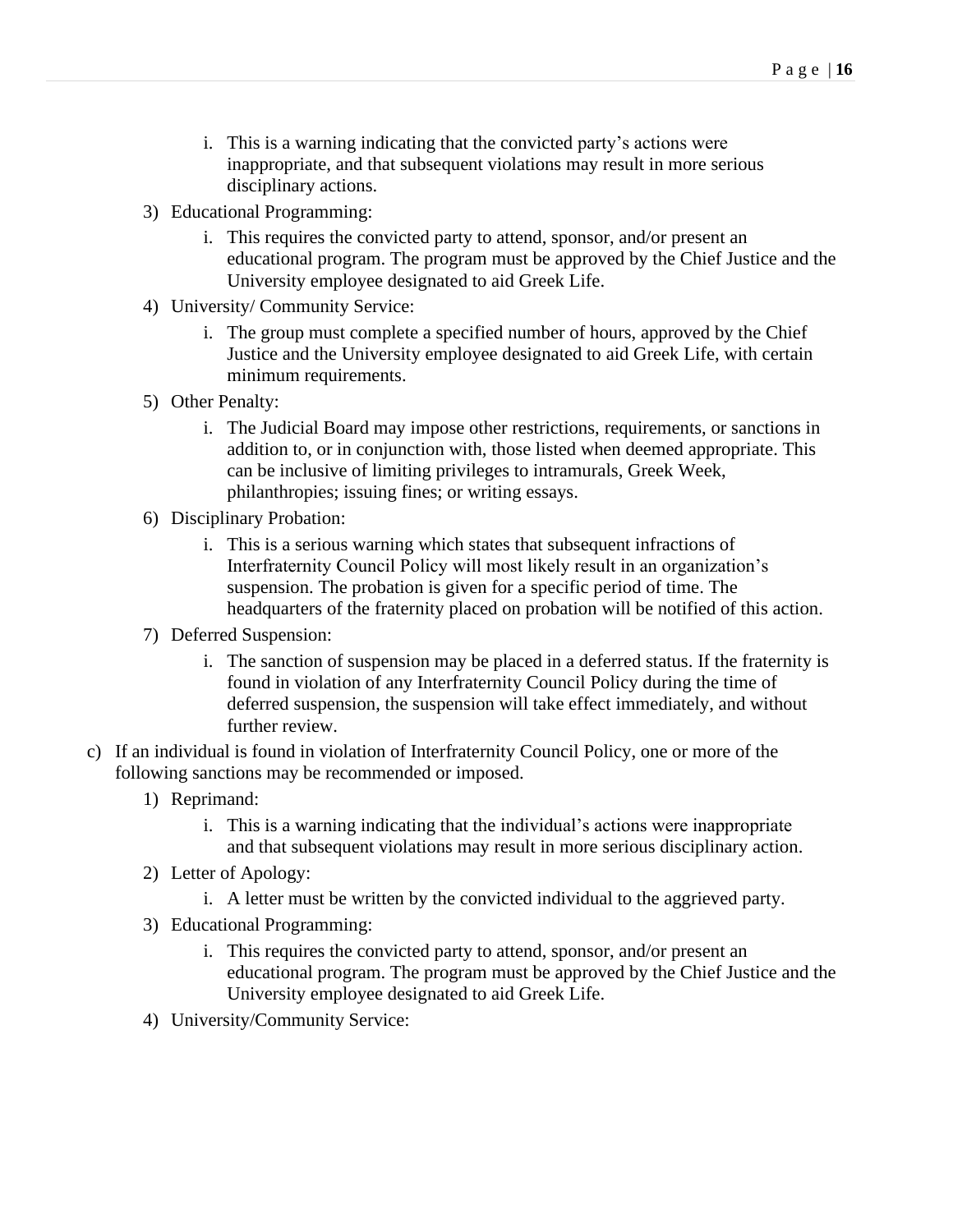- i. The individual must complete a specified number of hours, approved by the Chief Justice and the University employee designated to aid Greek Life, with certain minimum requirements.
- 5) Other Penalty:
	- i. The Judicial Board may impose other restrictions requirements, monetary fines, or sanctions in addition to, or in conjunction with, those listed when deemed appropriate.
- d) The Interfraternity Council shall be given a summary of the actions of the Judicial Board at the end of each semester.

### <span id="page-16-0"></span>**Section Five: Appellate Requests**

Appellate requests:

- a) An organization aggrieved by the Judicial Board has the right to appeal to the Interfraternity Council, the University employee designated to aid Greek Life, or an Appointee by the University employee designated to aid Greek Life, for either administrative review, or a new hearing.
	- 1) The Appointee by the University employee designated to aid Greek Life shall meet the following qualification(s), a current full-time staff member at Southeast Missouri State University and finally, absolutely no affiliation with any chapter represented on the Southeast Missouri State University campus (i.e. current, colonizing or suspended).
- b) Such an appeal must be made in writing within seven (7) calendar days of the letter notifying the organization of the decision of the Interfraternity Council Judicial Board.
- c) Appeals must be based on one or more of the following criteria.
	- 1) Unjust sanctions(s).
	- 2) Violation of due process.
	- 3) Introduction of new evidence.
- d) Notice of an appeal suspends impositions of the delivered sanction(s) until the appeal is heard, but interim action may be taken as authorized.
- e) Any decisions of the Interfraternity Council Judicial Board may be appealed only to the Interfraternity Council Executive Board as follows:
	- 1) All appeals must be in writing and filed with the Chief Justice, Interfraternity Council President, and the University employee designated to aid Greek Life within seven (7) days of receiving the notification letter from the Interfraternity Council Judicial Board.
	- 2) Appeals must be presented at soonest convenient meeting of the Interfraternity Council Executive Board, where the appeal will be heard by the Interfraternity Council Executive Board.
- f) Any and all decisions appealed to the Interfraternity Council Executive Board may be further appealed to the presidents of member chapters by following the appeals procedure of that office.
- g) The Interfraternity Council Executive Board, the University employee designated to aid Greek Life, or the Appointee by the University employee designated to aid Greek Life. The presidents, may approve, reject, or modify the decision in question. They may also require that the original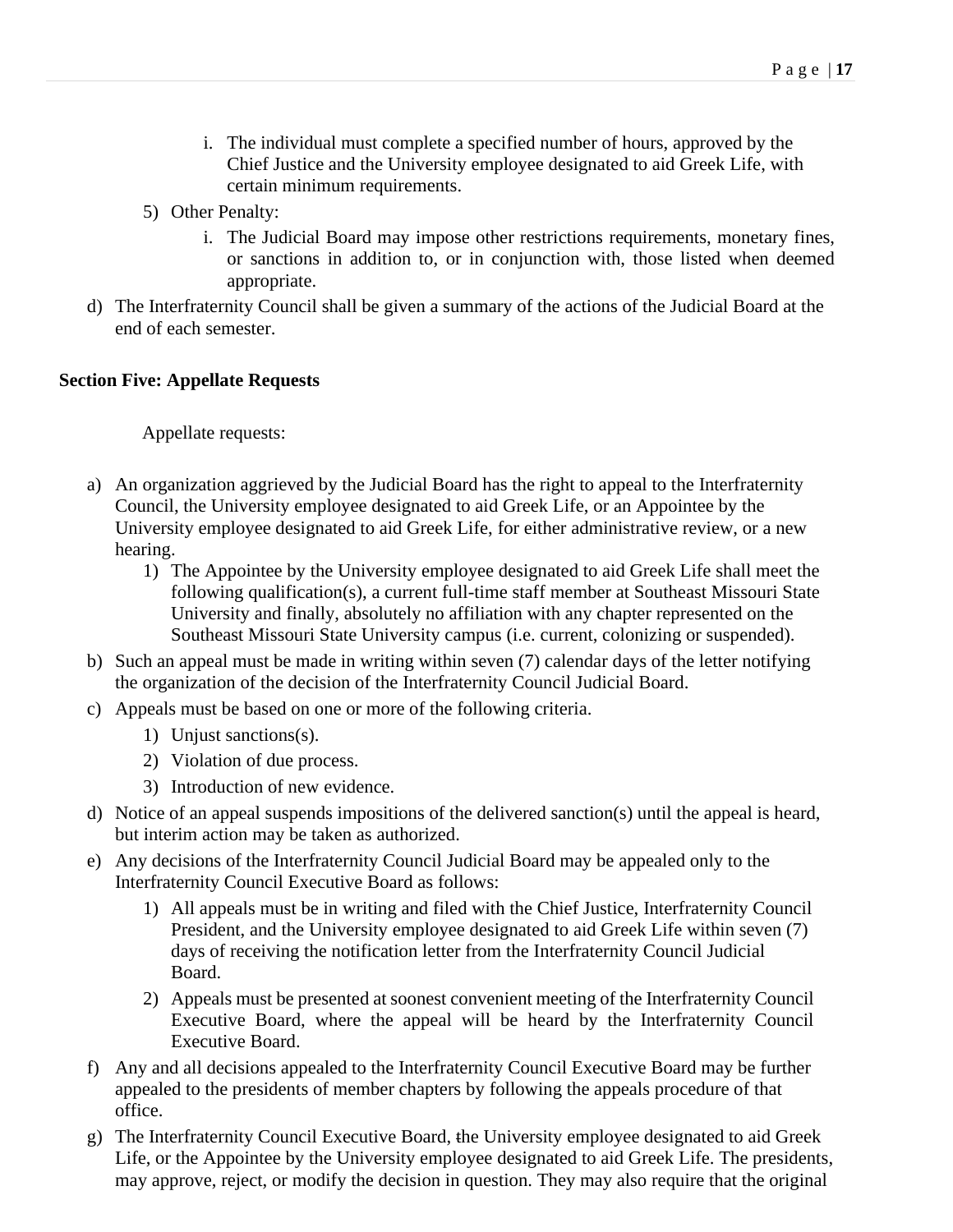decision of the Judicial Board be reopened for the presentation of additional evidence and reconsideration of the decision.

### <span id="page-17-0"></span>**Section Six: Advisor**

Advisor.

- a) The Advisor of the Interfraternity Council Judicial Board shall be the University employee designated to aid Greek Life, or a designee from his/her office (such as the Graduate Assistant for the Interfraternity Council).
- b) The University employee designated to aid Greek Life shall guide the Interfraternity Council Judicial Board for the purpose of clarifying information, procedures, or instructions concerning deliberations.
- c) The University employee designated to aid Greek Life may call a meeting of the Interfraternity Council Judicial Board at any time.
- d) No hearings may be conducted unless the University employee designated to aid Greek Life is present.
- e) The University employee designated to aid Greek Life is ultimately responsible for the imposition of all disciplinary sanctions recommended by the Interfraternity Council Judicial Board.
- f) The University employee designated to aid Greek Life may serve as an advisor to the Judicial Board but may not directly question or cross-examine witnesses.
- g) In the event that the University employee designated to aid Greek Life, or his/her designee, cannot be present, the Assistant Vice-President for Student Success shall designate an individual to act as the Interfraternity Council Judicial Board Advisor.

# <span id="page-17-1"></span>**Article VI: Risk Reduction**

# <span id="page-17-2"></span>**Section One: General Rules**

General rules.

- a) Use of Interfraternity Council or chapter funds for alcohol is prohibited.
- b) Providing inaccurate, dishonest, and/or slanderous/libelous information about any member of a fraternity or any fraternity is strictly prohibited, and if verified, is punishable by the Interfraternity Council Judicial Board.
- c) The use and association of inappropriate themes at events (socials, service, philanthropy, fundraisers, etc.) and advertising on publicity items (trinkets, posters, flyers, T-shirts, etc.) is prohibited. Inappropriate themes include but are not limited to demeaning and patronizing racial themes, sexual themes, social class themes, ethnic themes, religious themes, ability/disability themes, ageist themes, and homophobic themes.
- d) No policy can cover all the possible situations which may arise. When this policy is not specific in a certain point, the Interfraternity Council member chapters are expected to conduct their activities in the spirit of responsibility embodied in this policy and the Interfraternity Council Mission Statement. Member chapters in violation of this policy's intent will be subject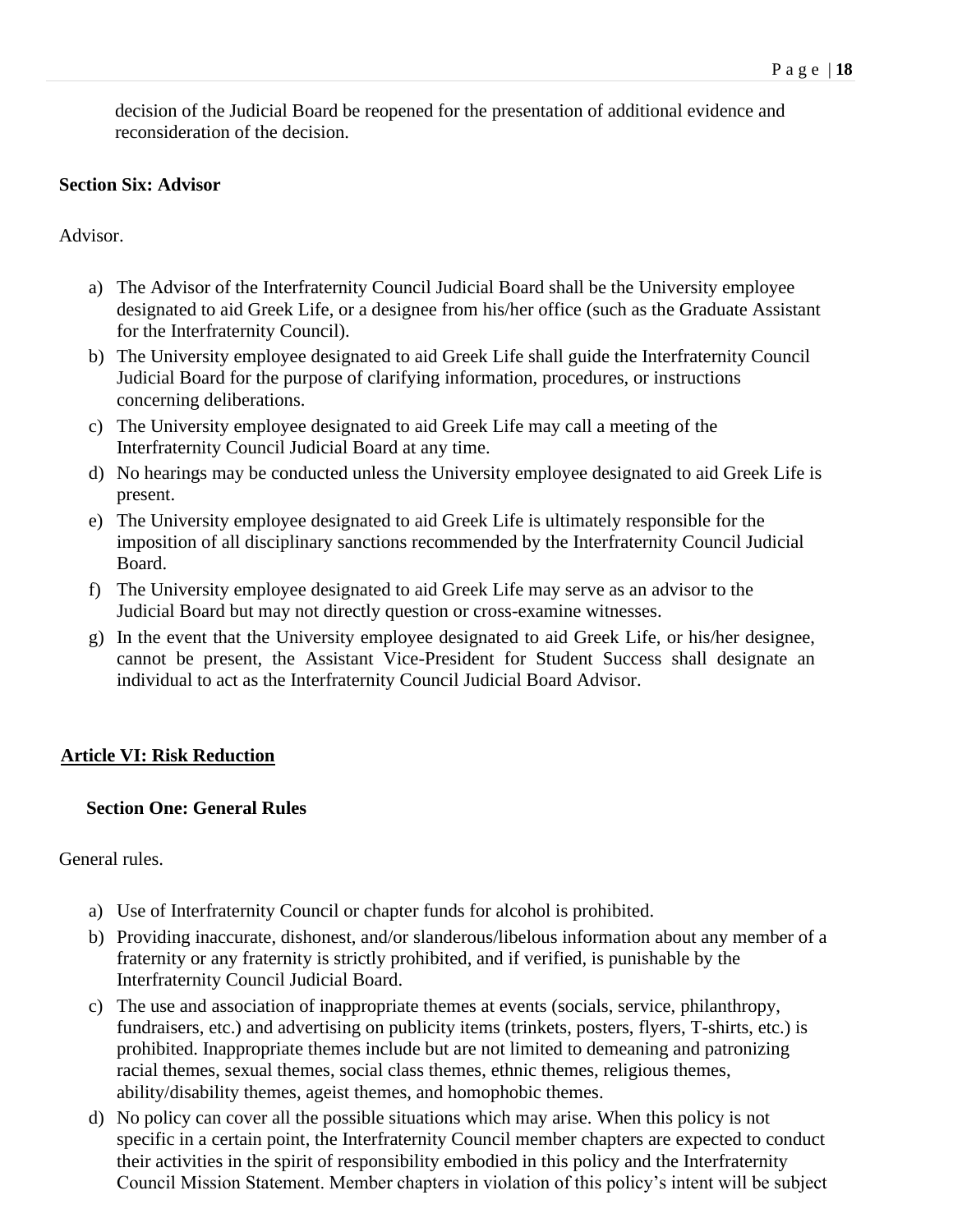to review and sanctions by the Interfraternity Council Judicial Board.

## **Article VII: Internet Presence Policy**

#### **Section One: Upkeep of Online Content**

Upkeep of Online Content

a) All chapters must have their websites kept up-to-date by the end of each semester in order for their chapter link to be posted on the Southeast Greek website [https://semo.edu/greeklife/.](https://semo.edu/greeklife/)

#### **Section Two: Reinstating Online Content**

Reinstating online content.

- a) The Interfraternity Council Technology Chairman will make recommendations for action to the Interfraternity Council Executive Board. All of the aforementioned recommendations will be discussed, and voted on, by the Interfraternity Council Executive Board. In order to notice a chapter of a needed change on their online presence, a majority vote must be met. The Interfraternity Council President shall not vote, unless there is a tie. In the event that the Interfraternity Council Executive Board votes to notice a chapter about any online content, the Interfraternity Council Technology Chairman will be responsible for the necessary communication between the Interfraternity Council Executive Board, and the notified chapter. Once necessary changes have been made to the online content, the chapter President, or a designee, must contact the Interfraternity Council Technology Chairman with proof of the changes. Upon satisfactorily completing the needed changes, the Interfraternity Council Technology Chairman will re-instate the links for the online content.
- b) Chapter Presidents may appeal the removal of a link from semogreeks.com, or the alteration of their online presence, to the Interfraternity Council Executive Board, who will then review the website again until a final decision has been made with the approval of the University employee designated to aid Greek Life.

#### **Section Three: Improper Online Content**

Improper Online content

- a) Chapter links will be removed immediately from semogreeks.com if any website displays content that is against fraternal values and standards.
- b) The aforementioned content includes, but is not limited to, sexually explicit material, alcohol related material of any kind, material discrediting another chapter or members on campus, and material discrediting the University, as well as its students, faculty, and/or staff.
	- 1) Sexually explicit material:
		- i. No pornographic pictures, videos, or text of any kind will be present on your website.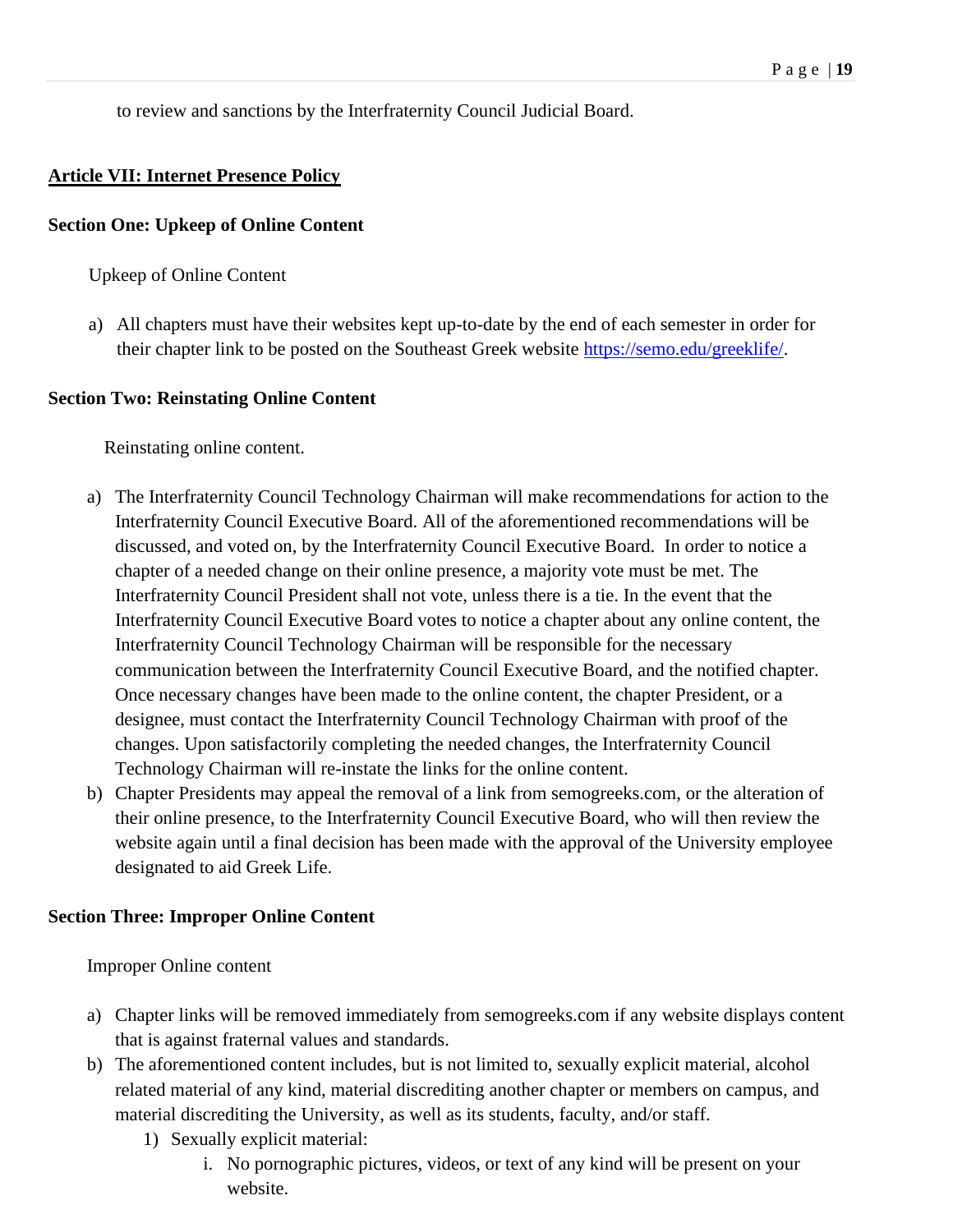- 2) Alcohol-Related Material:
	- i. No photos, videos, or text of drinking, or photos of intoxicated members, will be put on your website.
- 3) Discrediting Chapter Material:
	- i. This includes any material that may cause embarrassment to any Greek chapters, as well as their members, including your own, with photographs, videos, or text. This also includes slanderous/libelous accusations or mockery of any said chapter or its members.
- 4) Discrediting University Material:
	- i. This includes any material that may cause embarrassment to the University, as well as its students, faculty, and staff through photos, videos, or text. This also includes slanderous/libelous accusations or mockery of the university and its students, faculty, and/or staff.
- b) If your website contains any of the aforementioned prohibited material, it will be removed from semogreeks.com, and will not be reinstated until a full calendar year has passed from the date that all improper content was removed, and approved, by the Interfraternity Council Executive Board.

#### **Article VIII: Philanthropy Guidelines**

#### **Section One: Application Process for Philanthropic Events**

Application Process for Philanthropic Events

a) IFC Chapters will use the 5 Star Program as the application for Philanthropic Events b) 5 Star Applications must be completed in full, as indicated by the Greek Life Office c) Two weeks after the 5 Star results are announced the IFC Vice President of Community Service and Philanthropy will host a mandatory round table for all Internal Philanthropy Chairs. The chairs must come in with at least 3 ideal dates to host their week.

#### **Section Two: Regulations for Philanthropic Events Regulations for philanthropic events.**

Regulations for Philanthropic Events Regulations for philanthropic events.

a) Each chapter may participate in as many co-sponsored events as will fit into the Greek Calendar. Co-sponsored events are defined as any philanthropic events that are hosted by two or more chapters and require the participation of only the host chapters. b) During inclusive events, the host chapter(s) may use only one of the following events to award spirit points: serenade competition, banner competition. Any other event that is not listed above may not be included in philanthropic events without prior consent from the Vice-President of Community Relations (e.g. chalking and window painting is not allowed).

c) During inclusive events, the host chapter(s) may only charge entry fees and host queen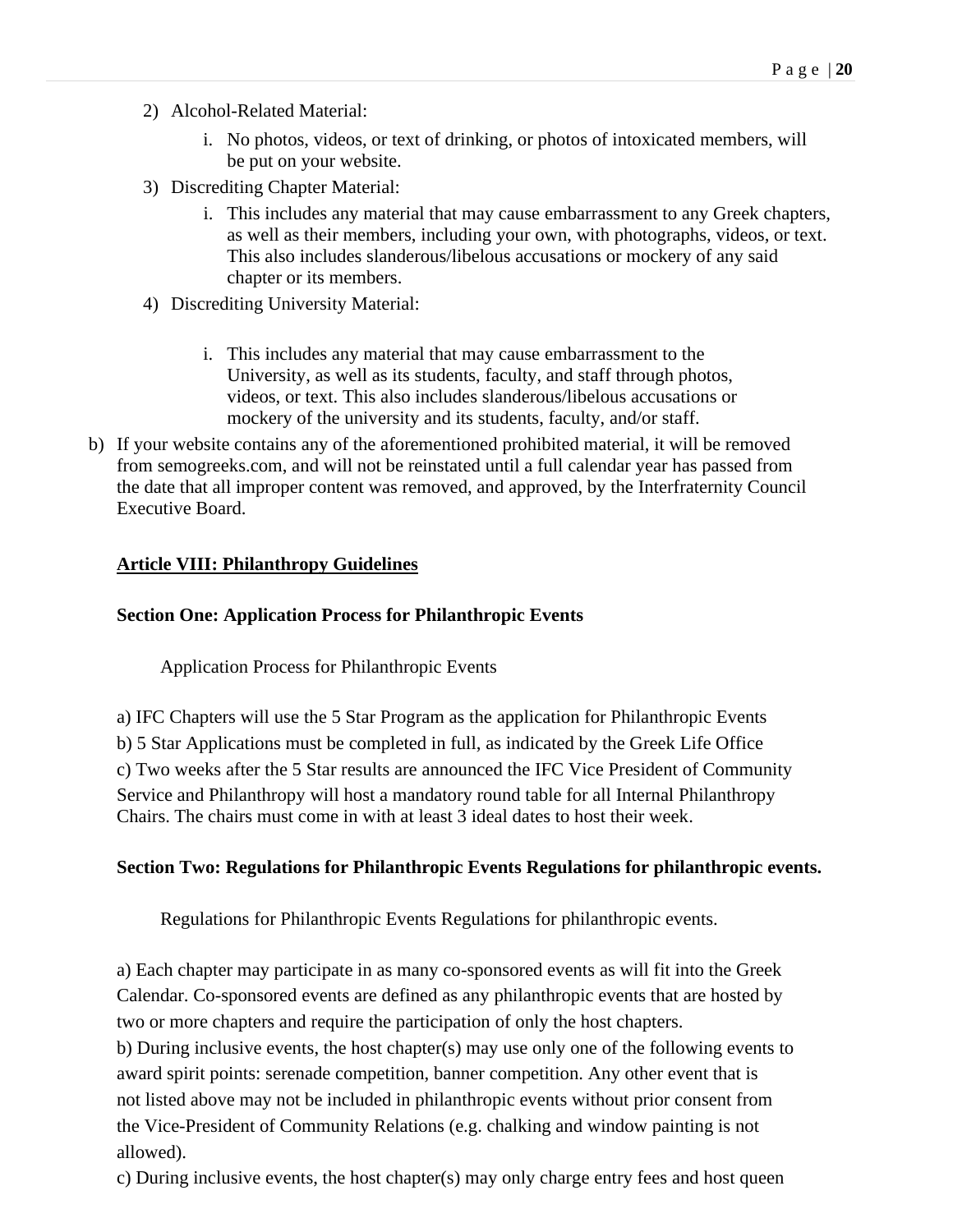and king contests in order to raise funds. Activities that are not listed above may occur, but points may not be awarded for participation (e.g. awarding points for the purchase of T-shirts is not allowed).

d) Any chapter(s) participating in a philanthropic event may be disqualified or deducted points for poor sportsmanship (e.g. drinking, swearing, etc.) at the host chapter's discretion.

e) The host chapter(s) must provide an informational packet to any chapter participating in their event, as well as the Interfraternity Council Executive Board at least three weeks prior to the event.

f) The use and association of alcohol, drugs, and/or inappropriate sexual conduct at any chapter or council community service or philanthropic event is strictly prohibited. The use of tobacco may be permitted, so long as it is legal to do so in the area where the community service/philanthropic event is being hosted, and authorization has been given by the non-Greek organization sponsoring the event. All tobacco products used must be disposed of properly (e.g. throw away exhausted chewing tobacco packs and cigarette filters). If a chapter or individual is found disregarding this policy, action may be taken against them by the Interfraternity Council Judicial Board.

# <span id="page-20-0"></span>**Article IX: Expansion/Re-Colonization**

# <span id="page-20-1"></span>**Section One: Purpose**

Purpose.

- a) Any fraternity wishing to expand or re-colonize at Southeast Missouri State University shall be allowed to pursue such an endeavor without being deterred or dissuaded by any organization with relation to the Interfraternity Council. No reason other than incompletion or violation of the Expansion/Re-Colonization Policy shall keep a fraternity from becoming a member of the Interfraternity Council.
- b) To prevent the Interfraternity Council from over-expanding to its detriment, and to ensure a chapter's success and longevity, the Expansion/Re-Colonization Policy shall ensure that any chapter/colony wishing to become a member of the Southeast Missouri State University Interfraternity Council has followed the necessary steps to prove that their addition to the Interfraternity Council will be a beneficial one.

# <span id="page-20-2"></span>**Section Two: Policy**

Expansion/Re-colonization policy.

- a) Associate Member Status
	- 1) Pre-Expansion:
		- i. Per North-American Interfraternity Conference (NIC) regulations, the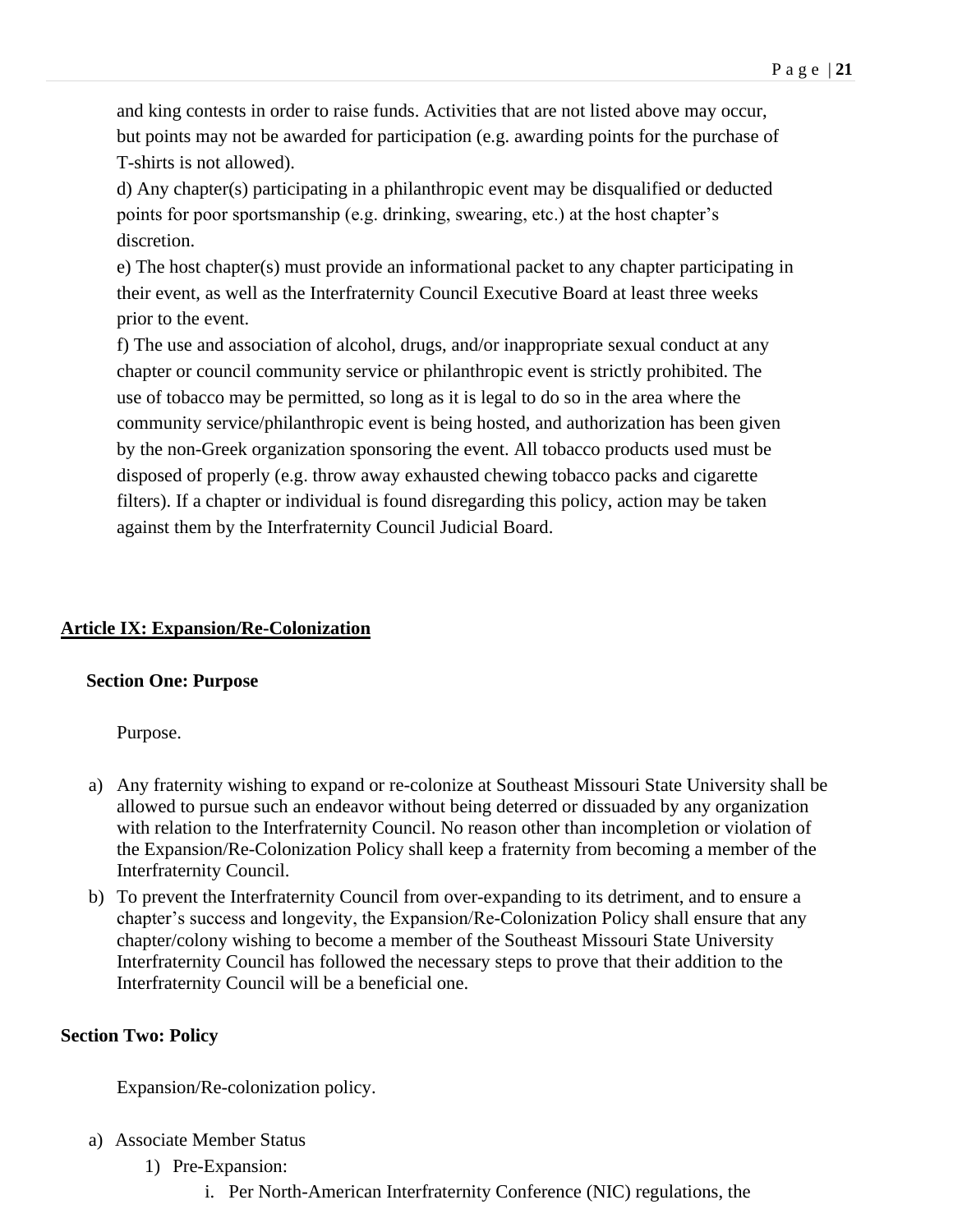Interfraternity Council at Southeast Missouri State University will endure potential colonization of new chapters at all times.

- a) The colonizing chapter must be sponsored by a regional, national, or international fraternal organization.
- b) The colonizing chapter shall become recognized as a student organization, as long as an affirming vote is recorded by the Southeast Missouri State University Student Government Association (SGA).
- c) The colonizing chapter must submit a written letter of intent to the Interfraternity Council President and the University employee designated to aid Greek Life. The letter must list all of the following information in a typed report format:
	- 1) (Inter)National Fraternity
		- i. Name and address of Director of Expansion (and names of the person(s) who would be working most with the colony).
		- ii. Date and place of founding.
		- iii. Present chapter roll and location of chapters and colonies (please send a map if possible).
		- iv. List of colonies that the national organization will have for the academic year, and their location.
		- v. National purpose/philosophy.
		- vi. Please include copies of the following:
			- 1. National Constitution and By-Laws
			- 2. Risk Management Policies
			- 3. New/Associate Member Program
			- 4. Scholarship Program
			- 5. Any other relevant policies, standards, etc.
	- 2) Colonization Procedures
		- i. Give an overview of your colonization procedures. Include time required to prepare for colonization and time required for colony to exist before chartering. List and describe recruiting/selecting colony members.
		- ii. List policies and procedures for housing of collegiate chapters.
		- iii. State what your group will offer the Greek system at Southeast Missouri State University.
		- iv. Propose a time that your fraternity prefers to start the colonization process at Southeast Missouri State University.
- d) Meet with the Interfraternity Council President and University employee designated to aid Greek Life, and then with the Interfraternity Council Executive Board to discuss the chapter's plan for recruitment and expansion/re-Colonization.
- e) Present their expansion plans to the Interfraternity Council.
- f) The Interfraternity Council shall bring any concerns they have with the chapter fulfilling the requirements above to the Interfraternity Council Executive Board, or the University employee designated to aid Greek Life.
- g) If no concerns are brought to the Interfraternity Council Executive Board or the University employee designated to aid Greek Life, the group shall receive associate member status at the next Interfraternity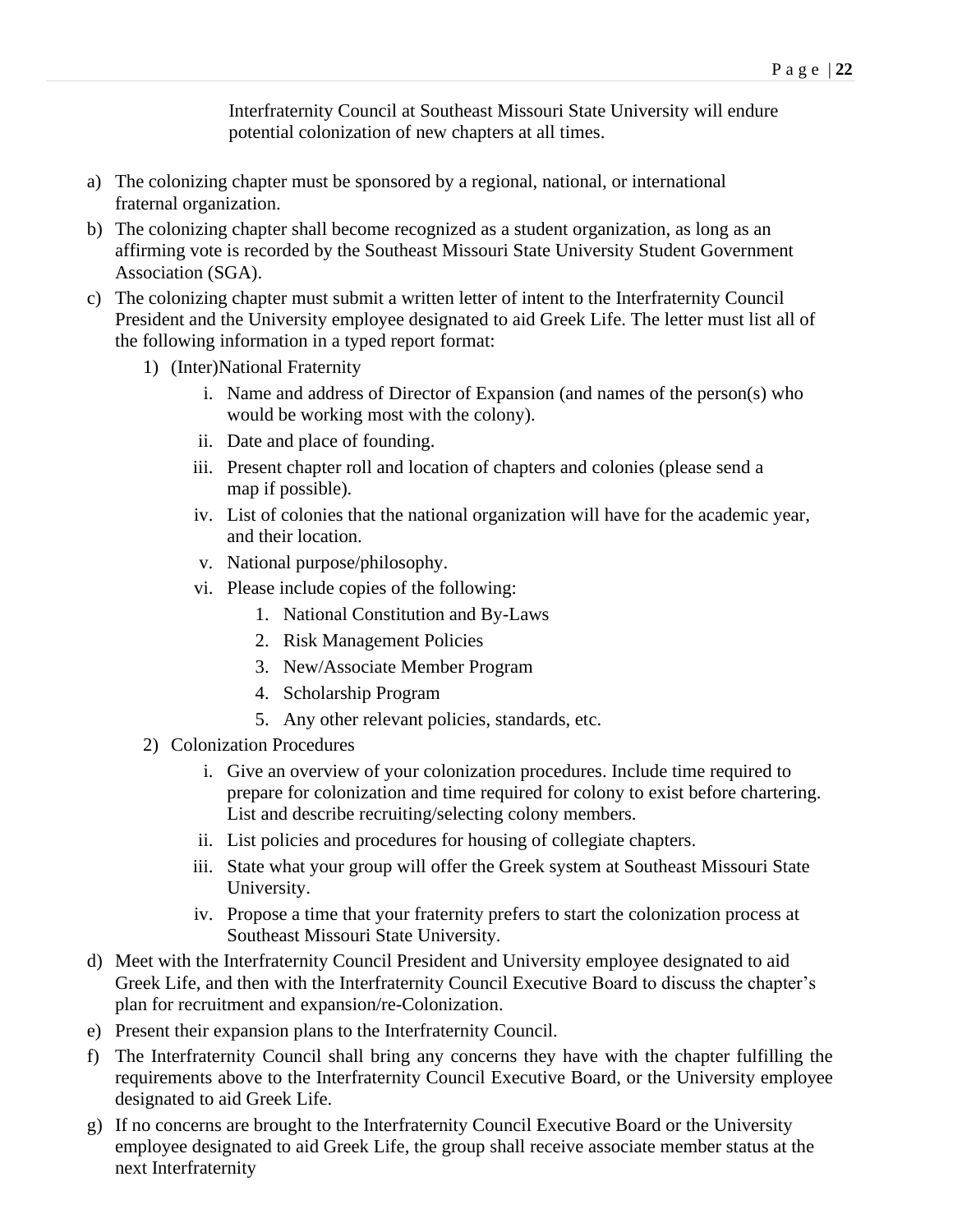Council meeting. If there are concerns, the group shall be notified and given a reasonable time period to address the stated concerns and make another presentation to the Interfraternity Council.

- h) Colonization/re-colonization personnel/teams from an NIC-recognized chapter's headquarters may not participate in recruitment efforts or events during formal recruitment or informal recruitment, but they may participate in recruitment efforts or events during the open recruitment and pre-formal recruitment periods.
	- 1) Colonizing/re-colonizing personnel/teams from an NIC-recognized chapter's headquarters, as well as their newly recruited members, are subject to all judicial regulations stated in this document. If a colonizing/re-colonizing chapter's affiliate is charged with a violation of the regulations within this document, then the colonizing/re-colonizing chapter will be responsible for all subsequent Interfraternity Council Judicial Board Hearings which will be conducted contingent on the colony obtaining a charter from its headquarters.
	- 2) Upon receipt of an infraction report against a colonizing/re-colonizing affiliate, the University employee designated to aid Greek Life will immediately notify the oncampus expansion director, or equivalent, of the charged chapter, as well as the charged chapter's headquarters.

# <span id="page-22-0"></span>**Article X: Elections of New Officers**

### **Section One: General Procedures**

General procedures for electing new Interfraternity Council Officers.

- a) Elections for Interfraternity Council Officers will be preceded by an application process, which will begin no later than the first week of the month of November.
	- a. To initiate the application process, the current Interfraternity Council President will make an announcement to all the member chapter presidents and Interfraternity Council delegates via e-mail, which will also contain the formal application as an attachment.
	- b. The application for Interfraternity Council officer positions must include the following:
		- i. Eligibility for office:
			- 1. Be a full-time (minimum of 12 hours) student.
			- 2. Be in good standing with the University, as well as his chapter.
			- 3. Must be an initiated member of his chapter.
			- 4. Must maintain a 2.65 cumulative GPA or higher.
			- 5. Cannot be current chapter President or Recruitment Chair while holding Interfraternity Council office.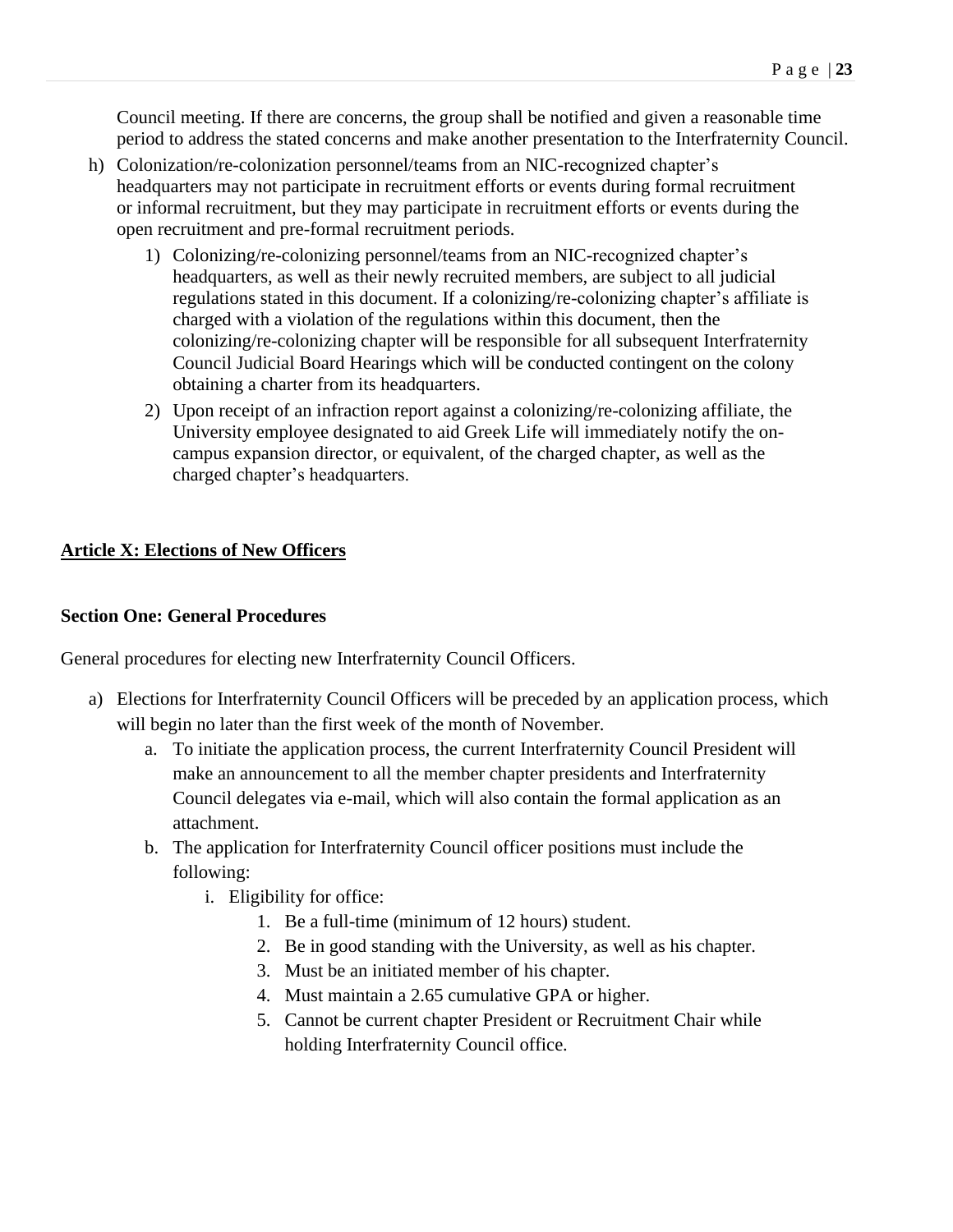- 6. Must be available to attend the yearly AFLV conference, which will be held in early February.
- ii. Personal Information:
	- 1. Name.
	- 2. E-Mail.
	- 3. Chapter Association.
	- 4. Phone Number.
	- 5. Cumulative GPA.
	- 6. Expected graduation date.
- iii. Brief, but substantive responses to the following clauses:
	- 1. Why are you interested in serving this/these particular role(s) on Interfraternity Council?
	- 2. What new concepts or ideas do you have for Interfraternity Council and/or specifically the positions you are applying for?
	- 3. What are some personal goals you have for the position(s) you are applying for?
	- 4. What is your time commitment in the next year? Please list all jobs, activities, etc. and how many hours per week you expect to spend doing them.
	- 5. Please list all activities, offices, honors, and awards inside your chapter, within the Greek community, and within Southeast.
- c. Applications must be submitted to the Office of Greek Life no later than the close of business of the second Friday after they were released.
- d. After applications are received, applicants will be contacted in a timely manner to schedule an interview with the selection panel.
- b) Selection Panel Membership and Guidelines.
	- a. The selection panel for general elections will consist of:
		- i. All outgoing Interfraternity Council officers who are not re-applying for a position on the Interfraternity Council Executive Board.
		- ii. Chapter presidents, or their designee, of member chapters who do not have an active member on the Interfraternity Council Executive Board.
		- iii. The University employee designated to aid Greek Life, and/or the Greek Life Graduate Assistant at the University employee designated to aid Greek Life's request.
	- b. Selection of new Interfraternity Council Officers will be based on the following criteria:
		- i. Quality of the applicant, as displayed in his application.
		- ii. Quality of the applicant's interview.
		- iii. Attitude and demeanor of the applicant.
		- iv. History of leadership roles and extracurricular activity.
		- v. Overall potential for success from the applicant in his desired role.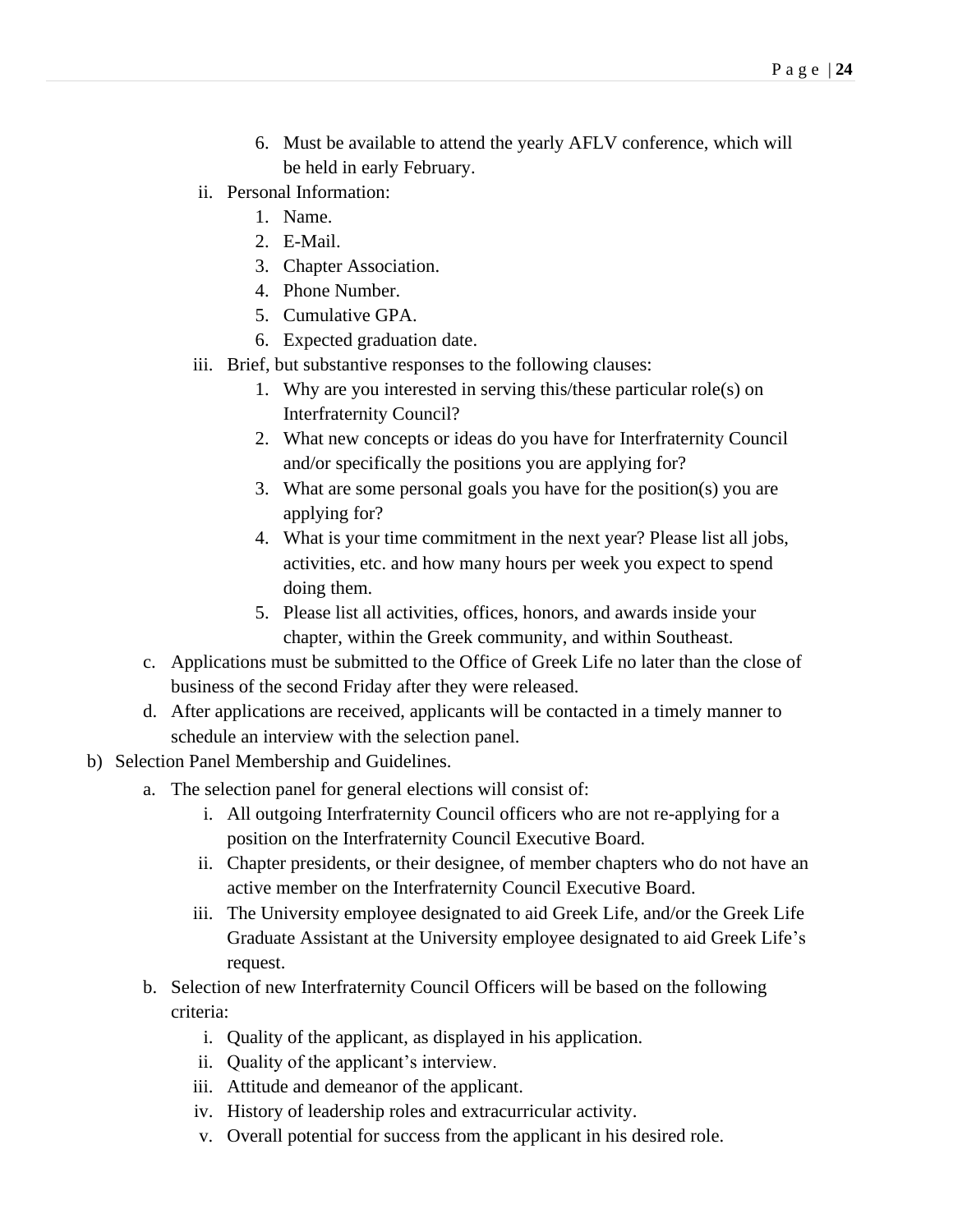- c. The selection panel will make appointments on the basis of a simple majority of the panel, after thorough deliberation of the applicant pool takes place.
	- i. The outgoing President of the Interfraternity Council will only vote in an instance where a tie must be broken amongst the selection panel.

# <span id="page-24-0"></span>**Article XI: Scholarship Policy Section One: Purpose**

- a) The intended purpose of this Scholarship Policy of the Interfraternity Council of Southeast Missouri State University is to promote academic standards for the fraternities which exceed the requirements set forth in this policy. Furthermore, it is to provide a scholastic directive for the fraternity system as a whole, culminating in a Greek Male GPA that continues to surpass the All-Male GPA of SEMO.
- b) The Office of Greek Life will calculate fall and spring semester grade point averages for each chapter. It is the responsibility of each chapter to make sure the membership rosters are updated by the semester deadline.

# <span id="page-24-1"></span>**Section One: Requirements**

- a) Each chapter must maintain an average chapter GPA of 2.7000 or greater each semester to stay off of Academic Restriction or Academic Probation.
- b) Chapters that earn an average chapter GPA below 2.6000 **or** that earn a chapter GPA of 2.6000-2.6999 for consecutive semesters will be placed on Academic Probation.
- c) The Vice President of Education will notify every chapter President and Education chair at the beginning of the semester to inform them of the sanctions, if any, their chapter will be facing.

# <span id="page-24-2"></span>**Section Two: Academic Probation**

A chapter that is under Academic Probation is mandated the following sanctions:

- a) Level 1 (1st consecutive Semester with an overall chapter GPA below 2.6000 or 2nd consecutive Semester with an overall chapter GPA of 2.6000-2.6999)
	- a. Limited to **one** (1) registered social event (as defined above) per month excluding sorority mixers, which shall be limited to two (2) per semester.
	- b. Must host an educational event for their chapter, covering an academic topic approved by the IFC VP of Education. They must have at least 50% attendance from their members for the event to count towards their sanction requirement.
- b) Level 2 (2nd consecutive Semester with an overall chapter GPA below 2.6000 or 3rd consecutive Semester with an overall chapter GPA of 2.6000-2.6999)
	- a. No registered social events.
	- b. Must host an educational event that is open to the entire campus community, covering an academic topic approved by the IFC VP of Education. The hosting chapter must have at least 60% attendance from their members for the event to count towards their sanction.
	- c. Ineligible to participate in intramurals, to nominate members for Man of the Year,